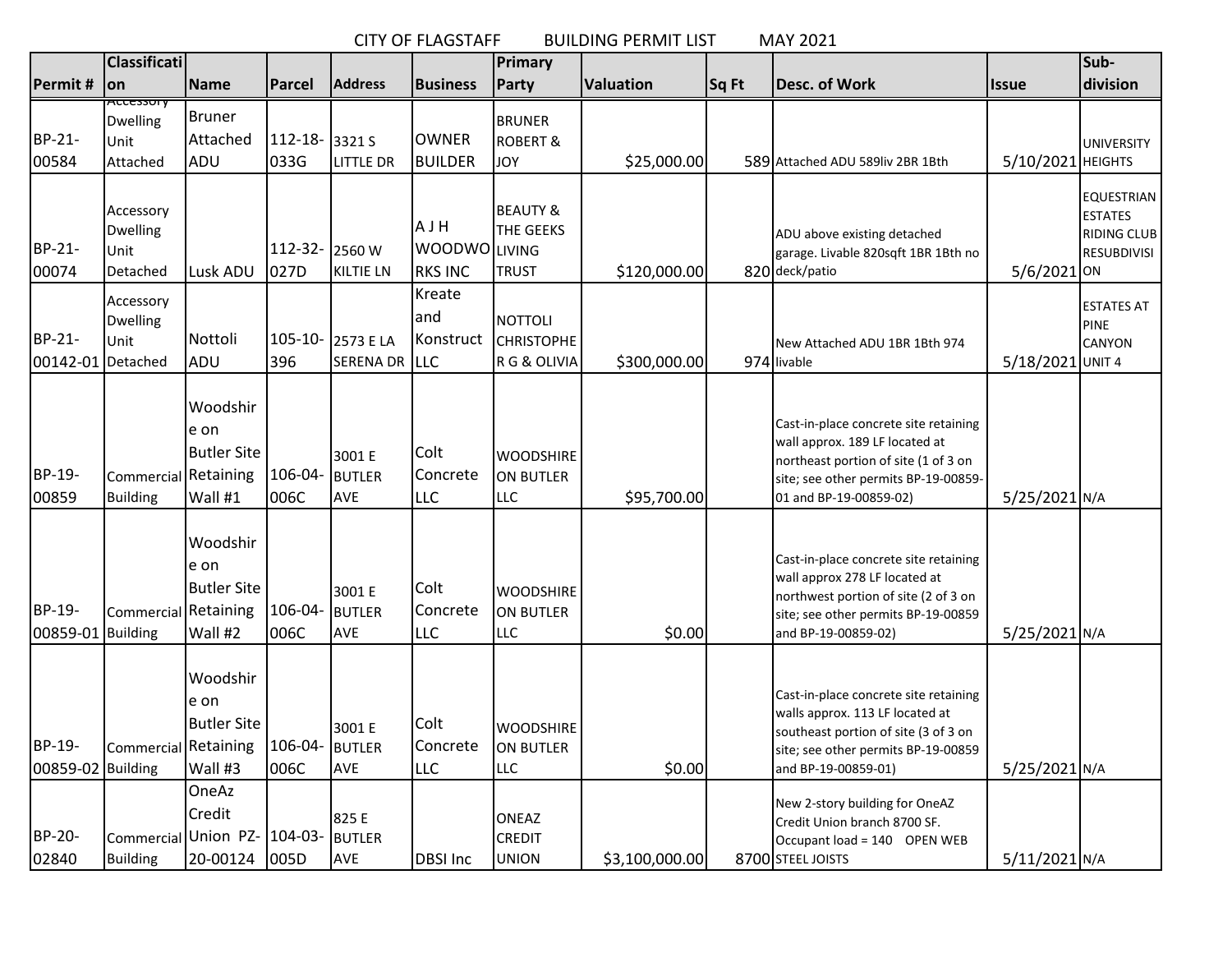| BP-21-<br>00173        | Building                                                          | Cedar<br>Medical<br>Commercial Collaborat 101-46- 1840 N<br>ive Phase I 011 |                       | <b>JASPER DR</b>               | <b>WESPAC</b><br><b>CONSTRU</b><br><b>CTION INC</b> | MMV<br><b>DEVCO LLC</b>                                           | \$2,700,000.00  |               | New shell medical office building<br>26400 SF Certificates of Occupancy<br>to be issued with permits for tenant<br>26400 improvements.                                                                                                                                 | 5/7/2021 AND F | <b>McMILLAN</b><br><b>MESA</b><br><b>VILLAGE</b><br><b>TRACTS E</b> |
|------------------------|-------------------------------------------------------------------|-----------------------------------------------------------------------------|-----------------------|--------------------------------|-----------------------------------------------------|-------------------------------------------------------------------|-----------------|---------------|------------------------------------------------------------------------------------------------------------------------------------------------------------------------------------------------------------------------------------------------------------------------|----------------|---------------------------------------------------------------------|
| BP-21-<br>00386-01     | Commercial PZ-20-<br><b>Building</b>                              | Killip<br>Elementar<br>y School<br>00157                                    | 109-09-<br>002A       | 2300 E<br><b>SIXTH AVE</b>     | Core<br>Constructi<br>on Inc                        | <b>FLAGSTAFF</b><br><b>UNIFIED</b><br>SCHOOL<br><b>DISTRICT 1</b> | \$19,000,000.00 | 52447 Glazing | New K-5 Elementary School Building<br>52447 SF Architectural precast<br>concrete trim-Steel joist Framing-<br>Steel joist girders -Pipe and tube<br>railings-Cold-formed metal framing-<br>Aluminum-framed storefronts-<br>Glazed aluminum curtain wall-               | 5/24/2021 N/A  |                                                                     |
| BP-21-<br>00997        | <b>Building</b>                                                   | UACJ/Whi<br>tehall<br>Change of<br>Commercial Occupanc   107-16- WALGREEN   | 005T                  | 2400 N<br>ls st                |                                                     | <b>PACIFIC</b><br>PRIME<br><b>PROPERTIES</b>                      | \$1,000,000.00  |               | Change of Occupancy of existing<br>tenant suite (77500 SF) from existing<br>S-1/Storage Warehousing to F-<br>2/Manufacturing. No work proposed<br>under this permit - only for issuance<br>of new Certificate of Occupancy.<br>77500 Total occupant load = 254 persons | 5/21/2021 N/A  |                                                                     |
| BP-20-<br>00691        | Commercial<br><b>Building</b><br>Repair/Rem   Ogy Bldg<br>odel/TI | <b>Museum</b><br>of No. AZ<br>Anthropol<br>Roof                             | 111-01- FORT<br>003E  | 3100N<br><b>VALLEY RD</b>      | <b>POLARIS</b><br><b>RESTORAT</b><br>ION INC        | <b>MUSEUM OF</b><br>NORTHERN<br><b>ARIZONA</b>                    | \$11,000.00     |               | Replace/Repair roof structure at<br>various location throughout. Plans<br>propose replacement of posts and<br>beams at select Icoations.                                                                                                                               | 5/26/2021 N/A  |                                                                     |
| BP-20-<br>00738        | Commercial<br><b>Building</b><br>Repair/Rem d Vehicle<br>odel/TI  | The Jack -<br>Automate<br>Gate                                              | 001J                  | 215W<br>100-39- PHOENIX<br>AVE |                                                     | <b>CORE</b><br><b>CAMPUS</b><br><b>FLAGSTAFF</b><br><b>LLC</b>    | \$85,000.00     |               | Installation of replacement<br>automated rolling vehicle gate and<br>associated electrical work.                                                                                                                                                                       |                | <b>FLAGSTAFF</b><br>5/4/2021 TOWNSITE                               |
| <b>BP-20-</b><br>02550 | Commercial<br><b>Building</b><br>Repair/Rem Building<br>odel/TI   | Days Inn -<br>Lobby<br>Remodel                                              | 103-01- 1000 W<br>002 | ROUTE 66                       | G <sub>4</sub><br><b>Builders</b>                   | 1000 WEST<br>ROUTE 66<br><b>LLC</b>                               | \$770,000.00    |               | Lobby building interior remodel.<br>Exterior paint and light fixture<br>replacement of lobby and guest<br>room buildings. Modification to<br>porte cochere at lobby building.                                                                                          | 5/20/2021 N/A  |                                                                     |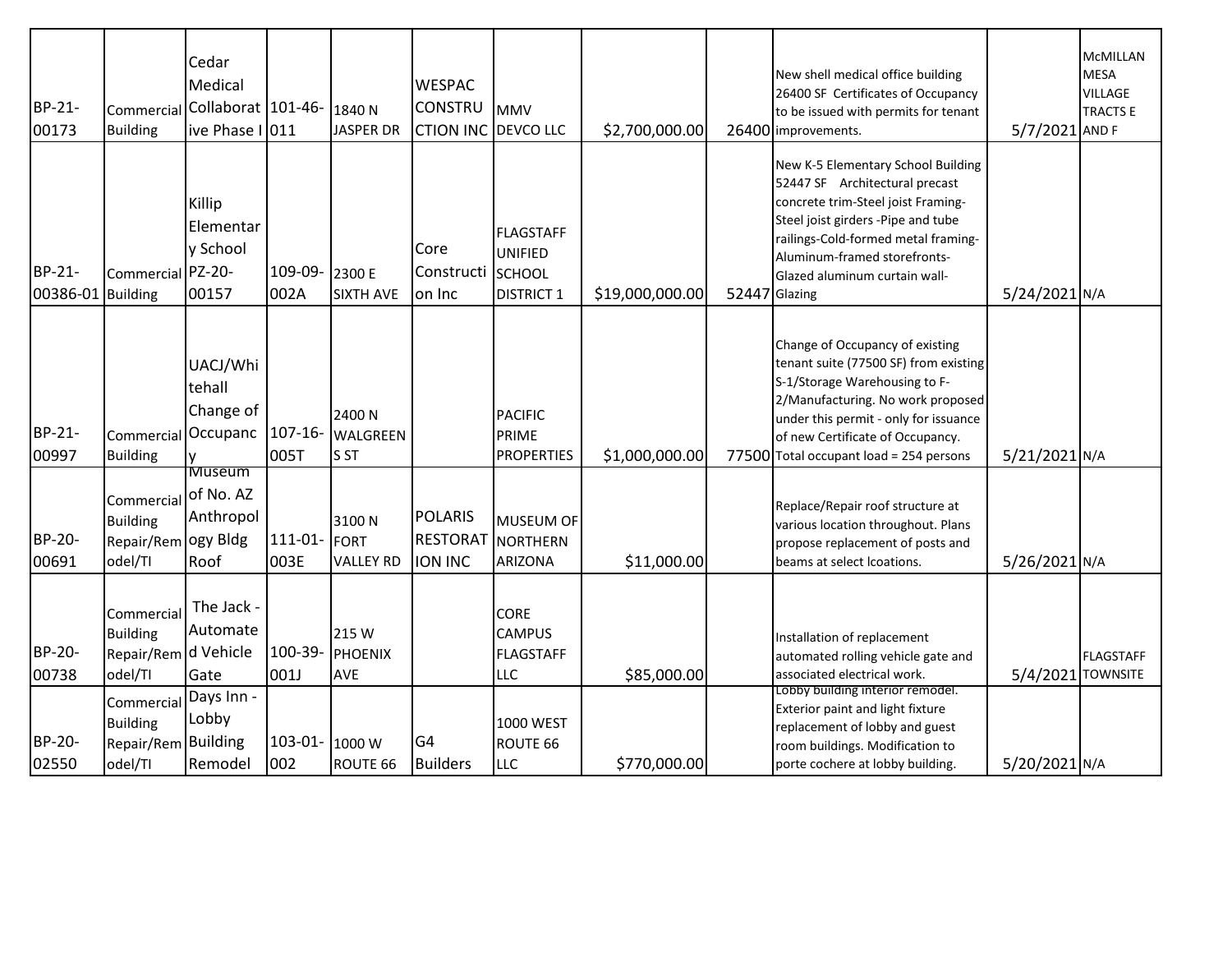| BP-20-           | Commercial<br><b>Building</b><br>Repair/Rem Guest             | Days Inn                                                        | 103-01- 1000 W         |                                  |                                                                            | 1000 WEST<br>ROUTE 66                            |                | Room refresh to include new<br>finishes fixtures and furnishings in<br>120 existing guest rooms - including<br>removal/replacement of gypsum<br>board at bathrooms. Conversion of<br>tubs to showers in a majority of the<br>existing rooms. Re-configuration of<br>bathrooms in the two existing<br>accessible mobility rooms as<br>required to address accessibility<br>deficiencies. Conversion of 4 existing<br>rooms into accessible mobility<br>rooms to bring the number of rooms<br>in compliance with current ADA<br>standard. Designation of 12 rooms<br>as accessible communication rooms<br>with room kits provided.<br>Replacement of all fire/smoke<br>strobe alarms to comply with ADA |                  |                                |
|------------------|---------------------------------------------------------------|-----------------------------------------------------------------|------------------------|----------------------------------|----------------------------------------------------------------------------|--------------------------------------------------|----------------|-------------------------------------------------------------------------------------------------------------------------------------------------------------------------------------------------------------------------------------------------------------------------------------------------------------------------------------------------------------------------------------------------------------------------------------------------------------------------------------------------------------------------------------------------------------------------------------------------------------------------------------------------------------------------------------------------------|------------------|--------------------------------|
| 02550-02 odel/TI |                                                               | <b>Room FFE</b>                                                 | 002                    | ROUTE 66                         |                                                                            | <b>LLC</b>                                       | \$1,000,000.00 | and current codes.                                                                                                                                                                                                                                                                                                                                                                                                                                                                                                                                                                                                                                                                                    | 5/20/2021 N/A    |                                |
| BP-21-<br>00113  | Commercial<br><b>Building</b><br>Repair/Rem PZ-20-<br>odel/TI | <b>CIC</b><br>Flagstaff<br>Elevator<br>00078                    | 109-09- 2301 N<br>111A | <b>FOURTH ST</b>                 |                                                                            | <b>SCF RC</b><br><b>FUNDING IV</b><br><b>LLC</b> | \$300,000.00   | Demolition and<br>reconstruction/reconfiguration of<br>existing elevator enclosure and<br>lobby/vestibule. Install new elevator<br>and related equipment new area of<br>736 736 SF.                                                                                                                                                                                                                                                                                                                                                                                                                                                                                                                   |                  | 5/3/2021 TWIN PINES            |
| BP-21-<br>00309  | Commercial<br><b>Building</b><br>odel/TI                      | <b>NACOG</b><br>Repair/Rem Head Start 107-05- 1825 N<br>Remodel | <b>116J</b>            | <b>MAIN ST</b>                   | <b>CALIENTE</b><br><b>CONSTRU</b><br>CTION INC CITY OF                     | FLAGSTAFF                                        | \$550,000.00   | Demo and remodel of existing<br>spaces to construct kitchen and<br>additional restroom.                                                                                                                                                                                                                                                                                                                                                                                                                                                                                                                                                                                                               | 5/10/2021 TRACTS | SUNNYSIDE<br><b>FARMS</b>      |
| BP-21-<br>00738  | Commercial<br><b>Building</b><br>Repair/Rem<br>odel/TI        | Car Wash<br>Office<br>Addition                                  | 105-03-<br>027F        | 4012 S<br>LAKE MARY<br><b>RD</b> | <b>TIMBER</b><br><b>PEAKS</b><br><b>CONSTRU</b><br><b>CTION LLC ANDREP</b> | GUILBAULT                                        | \$10,000.00    | Construct new ADA compliant<br>restroom and office (369-SF) within<br>existing carwash structure.                                                                                                                                                                                                                                                                                                                                                                                                                                                                                                                                                                                                     | 5/26/2021 ACRES  | <b>BOW AND</b><br><b>ARROW</b> |
| BP-21-<br>00746  | Commercial<br><b>Building</b><br>odel/TI                      | FMC<br><b>Hybrid</b><br>Repair/Rem Operating<br>Room            | 101-01-1200N<br>013C   | <b>BEAVER ST</b>                 | LOVEN<br><b>CONTRAC</b><br><b>TING INC</b>                                 | <b>FLAGSTAFF</b><br>MEDICAL<br><b>CENTER INC</b> | \$2,000,000.00 | New building addition for hybrid<br>2135 cath lab 2135 SF.                                                                                                                                                                                                                                                                                                                                                                                                                                                                                                                                                                                                                                            | 5/18/2021 N/A    |                                |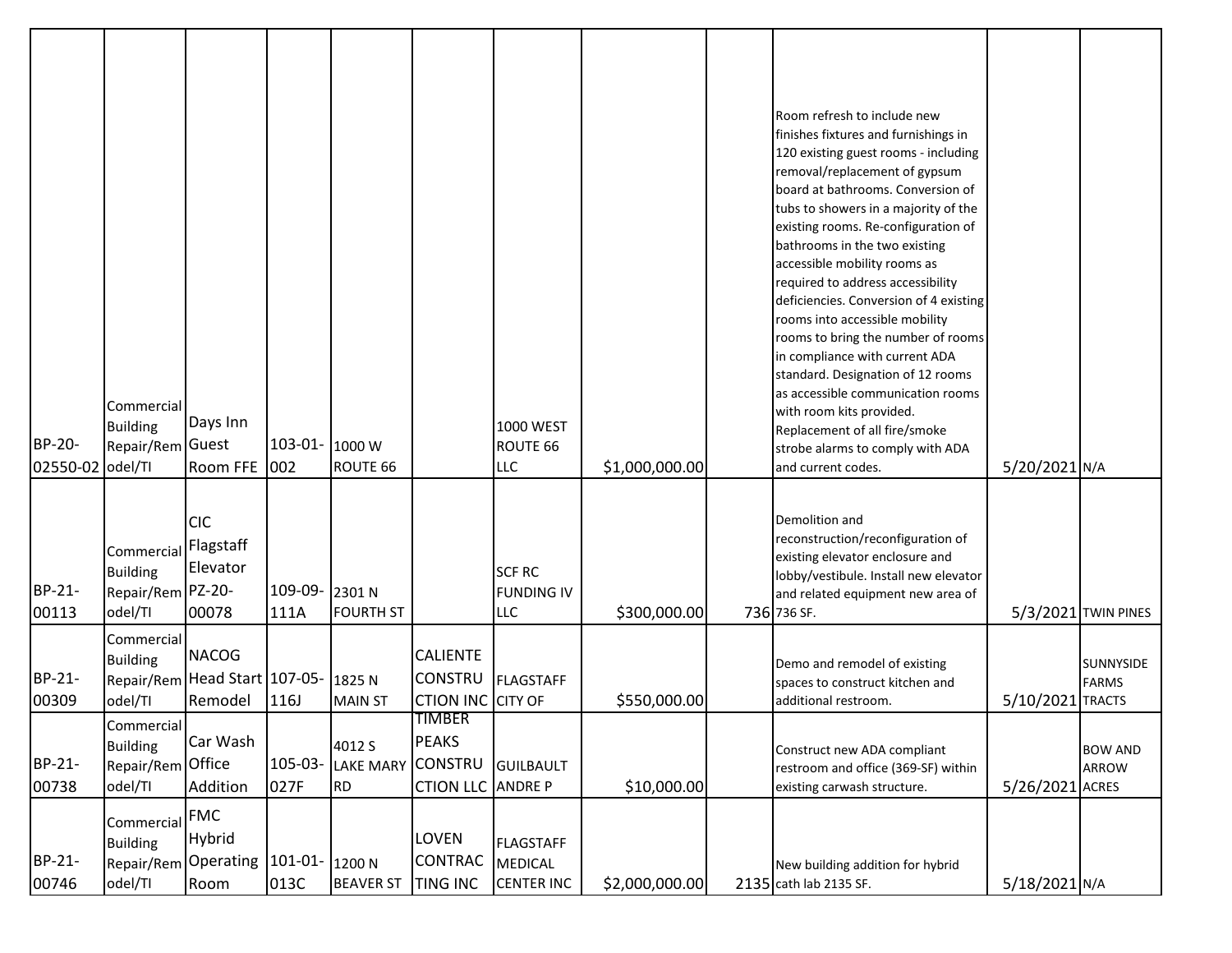| BP-21-<br>00785            | Commercial Classroom<br><b>Building</b><br>Repair/Rem ccordion<br>odel/TI | Linda Vista<br>LDS Church<br>Partitions/A<br><b>Doors</b> | 108-15-<br>002     | 2401 E<br>LINDA<br><b>VISTA DR</b>            | <b>PMC</b><br>Contractor SAINTS<br>s Inc                                         | <b>CHURCH OF</b><br><b>JESUS</b><br><b>CHRIST OF</b><br>LATTER-DAY<br><b>CORP</b> |              | Remove two existing non-bearing<br>interior partition and install two<br>accordion doors at classrooms.                                                                                                                  | 5/24/2021 N/A    |                                   |
|----------------------------|---------------------------------------------------------------------------|-----------------------------------------------------------|--------------------|-----------------------------------------------|----------------------------------------------------------------------------------|-----------------------------------------------------------------------------------|--------------|--------------------------------------------------------------------------------------------------------------------------------------------------------------------------------------------------------------------------|------------------|-----------------------------------|
| BP-21-<br>00823            | Commercial<br><b>Building</b><br>Repair/Rem GORE<br>odel/TI               | Remodel                                                   | 112-34-<br>001B    | 3750W<br><b>KILTIE LN</b>                     | Willmeng<br>Constructi<br>on Inc.                                                | <b>WL GORE &amp;</b><br><b>ASSOCIATES</b><br>IINC                                 | \$69,500.00  | Remodel existing space into new<br>250-SF Lab Space. Work includes<br>removing and rebuilding interior<br>walls and ceilings to meet current<br>code requirements.                                                       | 5/27/2021 N/A    |                                   |
| BP-21-<br>00856            | Commercial<br><b>Building</b><br>Repair/Rem Sleep<br>odel/TI              | Number TI 013C                                            | 103-04-            | 1020 S<br>MILTON RD<br><b>STE 102</b>         | Timberwol<br>ff<br>Constructi<br>lon                                             | COASTAL<br><b>CARE</b><br><b>CENTERS INC</b>                                      | \$175,000.00 | Sleep Number (Bed Sales) to occupy<br>2642-SF suite. Tenant Improvements<br>to include demolition of existing<br>grease trap interceptor walk-in<br>fridge any remaining restaurant<br>equipment. Modify existing toilet | 5/26/2021        | <b>RIORDAN</b><br><b>ADDITION</b> |
| BP-21-<br>00880            | Commercial<br><b>Building</b><br>Repair/Rem Vestibule<br>odel/TI          | Flagstaff<br>Bone and<br>Joint<br>Addition                | 101-30-<br>040F    | 501N<br><b>SWITZER</b><br><b>CANYON</b><br>DR | LOVEN<br><b>CONTRAC</b><br><b>TING INC</b>                                       | <b>SKYPOINT</b><br><b>ORTHOPAED</b><br><b>IC CENTER</b><br><b>LLC</b>             | \$56,342.00  | Construct 109-SF Vestibule addition<br>109 at front entrance.                                                                                                                                                            | 5/18/2021 N/A    |                                   |
| BP-21-<br>00898            | Commercial<br><b>Building</b><br>Repair/Rem Charging<br>odel/TI           | Lowell<br>Observato<br>ry EV<br><b>Stations</b>           | $100 - 14$<br>001A | 1400W<br>MARS HILL<br><b>RD</b>               | Harmon<br>Electric<br>Inc.                                                       | LOWELL<br><b>OBSERVATO</b><br><b>RY</b>                                           | \$50,000.00  | Installation of (4) level 2 charging<br>ports and (1) 200A metered SES                                                                                                                                                   | 5/18/2021 N/A    |                                   |
| BP-21-<br>00918-01 odel/TI | Commercial Site<br><b>Building</b><br>Repair/Rem Reconstruct 103-32-      | Station (aka<br>The Lofts)<br>Stairway<br>lion            | 006A               | 555W<br>FOREST<br><b>MEADOWS</b><br><b>ST</b> | Tesano<br>Contractin   FLAGSTAFF<br>g Inc                                        | CCC-<br><b>LLC</b>                                                                | \$65,000.00  | Removal and reconstruction of site<br>stairways at/between Buildings 2<br>and 3 as indicated on approved<br>plans.                                                                                                       | 5/14/2021 CENTRE | <b>GATEWAY</b>                    |
| BP-21-<br>00928            | Commercial<br><b>Building</b><br>Repair/Rem Dock Door 107-16-<br>odel/TI  | Walgreens<br>Suite 3 -<br>Loading<br>and Ramp 005T        |                    | 2400 N<br><b>WALGREEN</b><br><b>S</b> ST      | <b>KINNEY</b><br><b>CONSTRU</b><br><b>CTION</b><br><b>SERVICES</b><br><b>INC</b> | <b>PACIFIC</b><br>PRIME<br><b>PROPERTIES</b>                                      | \$25,000.00  | Installation of new overhead loading<br>dock door and addition of loading<br>dock ramp at two bays.                                                                                                                      | 5/20/2021 N/A    |                                   |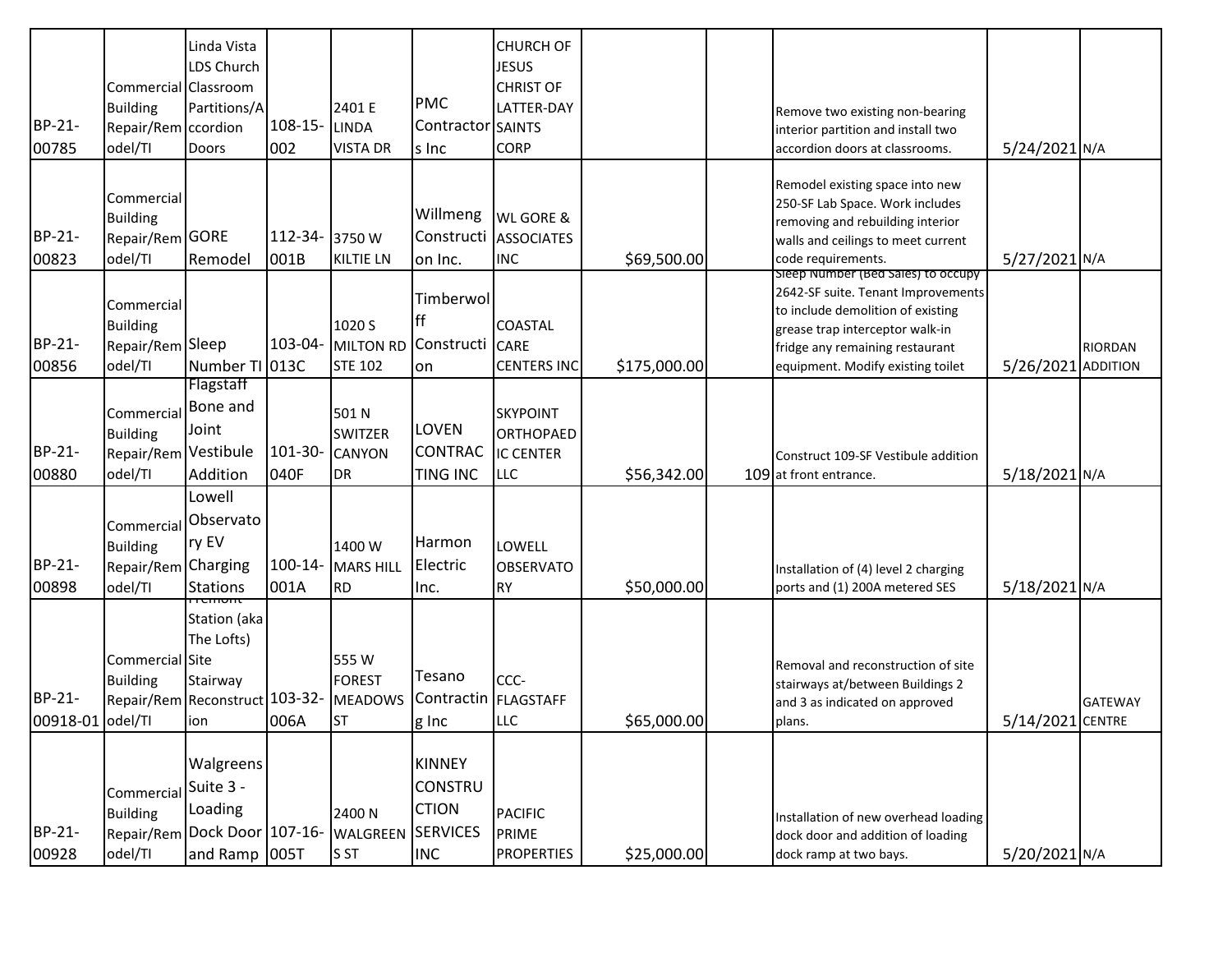|               |                                 | Flagstaff         |              |                        |                  |                          |              |                                              |                     |                   |
|---------------|---------------------------------|-------------------|--------------|------------------------|------------------|--------------------------|--------------|----------------------------------------------|---------------------|-------------------|
|               |                                 | Commerci          |              |                        |                  |                          |              |                                              |                     |                   |
|               | Commercial                      | al GEO 1          |              |                        | <b>DESERT</b>    | <b>FLAGSTAFF</b>         |              |                                              |                     |                   |
|               | <b>Building</b>                 | Antennas          |              | 3950 E                 | <b>SERVICES</b>  | UNIFIED                  |              |                                              |                     |                   |
| BP-21-        | Repair/Rem and Cell             |                   | 106-08-      | <b>BUTLER</b>          | INTERNATI SCHOOL |                          |              |                                              |                     |                   |
| 00939         | odel/TI                         | Tower             | 002T         | AVE                    | <b>ONAL INC</b>  | <b>DISTRICT 1</b>        | \$25,000.00  | New Sprint Cell Tower and antennas.          | 5/19/2021 N/A       |                   |
|               |                                 |                   |              |                        |                  | AKC                      |              |                                              |                     |                   |
|               | Commercial Courtyard            |                   |              |                        |                  | <b>HOSPITALITY</b>       |              | Removal (fill-in) of existing interior       |                     |                   |
|               | <b>Building</b>                 | Marriott          |              | 2650 S                 |                  | <b>SMT CY</b>            |              | spa including disconnection and              |                     |                   |
| BP-21-        | Repair/Rem Interior Spa 103-24- |                   |              | BEULAH                 |                  | <b>FLGAZ</b>             |              | capping of associated piping and             |                     |                   |
| 00971         | odel/TI                         | Removal           | 010L         | <b>BLVD</b>            |                  | <b>OWNER LLC</b>         | \$4,575.00   | equipment.                                   | 5/10/2021 N/A       |                   |
|               | Commercial                      | <del>THINLY</del> |              |                        |                  | <b>TRINITY</b>           |              |                                              |                     |                   |
|               | <b>Building</b>                 | <b>Heights</b>    |              |                        | <b>FLAGSTAF</b>  | <b>HEIGHTS</b>           |              | Replace 9 windows; sizes vary and            |                     |                   |
| BP-21-        | Repair/Rem Window               |                   | 109-06-      | 3600N                  | F                | <b>UNITED</b>            |              | engineer header calcs have been              |                     |                   |
| 00984         | odel/TI                         | Replacem          | 002          | <b>FOURTH ST</b>       | <b>BUILDERS</b>  | <b>METHODIST</b>         | \$20,175.00  | provided.                                    | 5/26/2021 N/A       |                   |
|               | Commercial Ponderosa            |                   |              |                        |                  |                          |              |                                              |                     |                   |
| BP-21-        | <b>Building</b>                 | Park Sport        | 109-09-      |                        | General          |                          |              |                                              |                     |                   |
|               | Repair/Rem                      | Court Slab        |              | 2512N                  |                  | <b>FLAGSTAFF</b>         |              | Post-tensioned concrete slab overlay         |                     |                   |
| 01006         | odel/TI                         | Overlay           | 001          | <b>FIRST ST</b>        | <b>Acrylics</b>  | <b>CITY OF</b>           | \$150,000.00 | approx. 18600 SF                             | 5/17/2021 N/A       |                   |
|               |                                 | <b>NAH</b>        |              |                        |                  |                          |              |                                              |                     |                   |
|               | Commercial                      | Remodel           |              |                        |                  |                          |              | Minor interior demo/reconfiguring            |                     |                   |
|               | <b>Building</b>                 | Studio            |              |                        | <b>LOVEN</b>     | Northern                 |              | of office space including moving             |                     |                   |
| BP-21-        | Repair/Rem Drop in              |                   | 101-01-1200N |                        | <b>CONTRAC</b>   | Arizona                  |              | electrical outlets and sprinkler             |                     |                   |
| 01049         | odel/TI                         | Rooms             | 013C         | <b>BEAVER ST</b>       | <b>TING INC</b>  | Healthcare               | \$80,000.00  | heads.                                       | 5/26/2021 N/A       |                   |
|               |                                 | Pulliam           |              |                        |                  |                          |              |                                              |                     |                   |
|               |                                 | Airpark           |              | 3051W                  | <b>RAMSEY</b>    |                          |              |                                              |                     | PULLIAM           |
|               |                                 | Selective         |              | SHAMRELL               | <b>CONSTRU</b>   |                          |              | Partial interior demolition of               |                     | <b>AIRPORT</b>    |
| BP-21-        | Commercial                      | Interior          | 116-61-      | <b>BLVD STE</b>        | <b>CTION</b>     | <b>FLAGSTAFF</b>         |              | partitions doors and windows in a            |                     | <b>AIRPARK</b>    |
| 00902         | Demolition                      | Demolitio         | 013          | 106                    | COMPANY CITY OF  |                          | \$5,000.00   | vacant/unoccupied<br>office/warehouse suite. | 5/10/2021 AMENDED   | UNIT <sub>2</sub> |
|               |                                 | Killip            |              |                        |                  |                          |              |                                              |                     |                   |
|               |                                 | Elementar         |              |                        |                  |                          |              |                                              |                     |                   |
|               |                                 |                   |              |                        |                  | <b>FLAGSTAFF</b>         |              | Footings and stem wall construction          |                     |                   |
|               |                                 | y School          |              |                        | Core             | <b>UNIFIED</b>           |              | only - no underground utilities or           |                     |                   |
| BP-21-        | Foundation                      | Foundatio         | 109-09-      | 2300 E                 | Constructi       | SCHOOL                   |              | concrete slab work until BP-21-              |                     |                   |
| 00386-02 Only |                                 | n Only            | 002A         | <b>SIXTH AVE</b>       | on Inc           | <b>DISTRICT 1</b>        |              | 00386-01 is approved and issued.             | 5/7/2021 N/A        |                   |
|               |                                 |                   |              |                        | <b>GUERRA</b>    | SWITZER<br><b>CANYON</b> |              |                                              |                     |                   |
|               |                                 |                   |              |                        | <b>MOBILE</b>    | <b>MOBILE</b>            |              |                                              |                     |                   |
| BP-21-        | Manufactur<br>ed/Mobile/        | Williams          | 101-25-      | 460 N<br><b>CIRCLE</b> | <b>HOME</b>      | <b>HOME PARK</b>         |              |                                              |                     | <b>SWITZER</b>    |
| 00764         | Modular                         | MFH               | 016          | <b>VIEW DR</b>         | <b>SERVICE</b>   | <b>LLC</b>               | \$74,000.00  |                                              | 5/20/2021 HOME PARK | <b>MOBILE</b>     |
|               |                                 |                   |              |                        |                  |                          |              |                                              |                     |                   |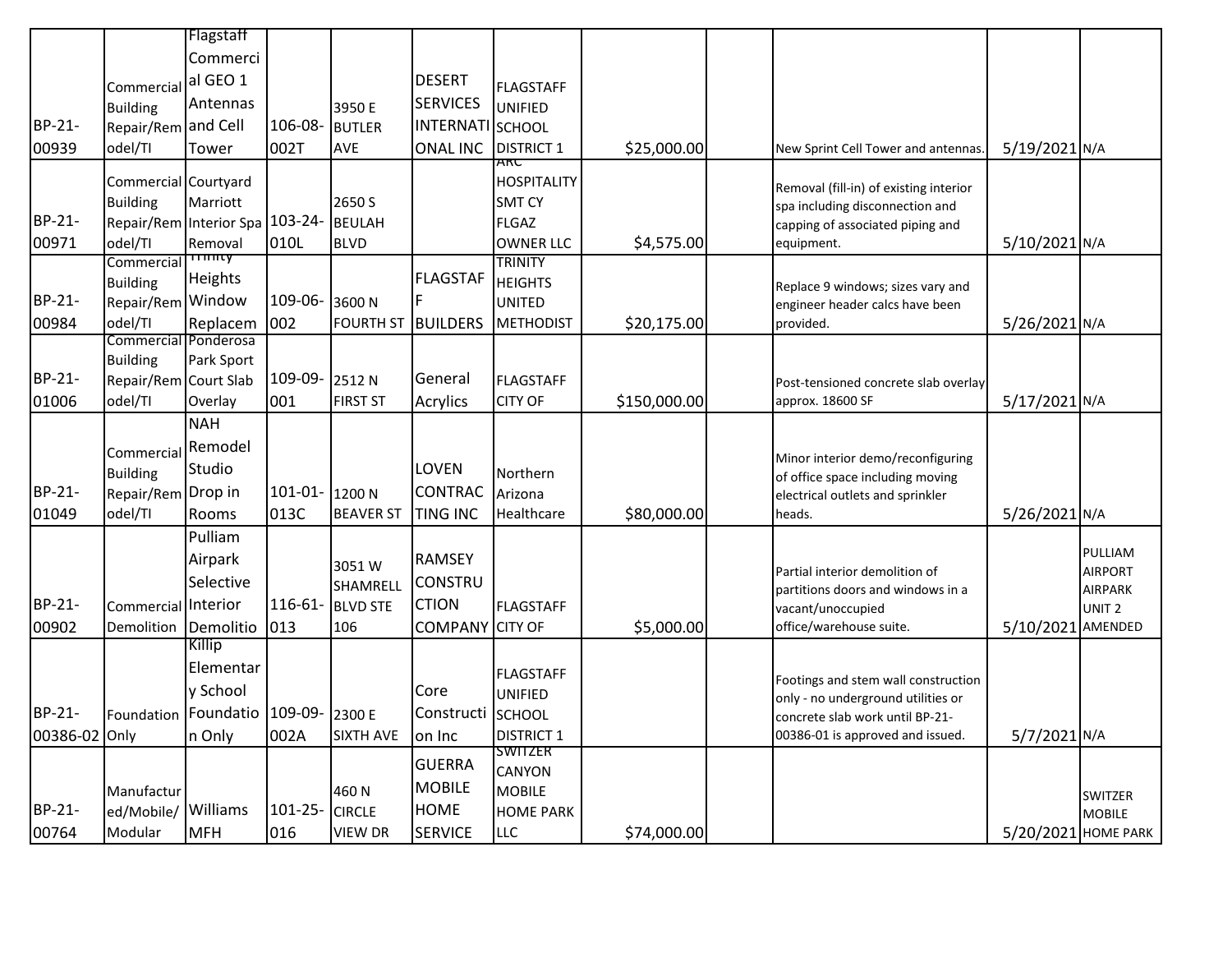|             | <b>TResidential</b>    |          |                |                                                    |                   |                      |              |                                                                            |                      |                                    |
|-------------|------------------------|----------|----------------|----------------------------------------------------|-------------------|----------------------|--------------|----------------------------------------------------------------------------|----------------------|------------------------------------|
|             | <b>Building</b>        |          |                |                                                    |                   |                      |              |                                                                            |                      | COCONINO                           |
|             | Repair/Rem Grayson/    |          |                |                                                    |                   | <b>GRAYSON-</b>      |              |                                                                            |                      | <b>ESTATES</b><br><b>PLAT FOUR</b> |
| BP-20-      | odel/Additi Mann       |          | 102-05- 1952 N |                                                    | <b>OWNER</b>      | <b>MANN</b>          |              | 2nd story addition over existing                                           |                      | RESUBDIVISI                        |
| 02369       | on                     | Addition | 107            | <b>METEOR DR BUILDER</b>                           |                   | <b>TRUST</b>         | \$80,000.00  | 648 garage.                                                                | $5/3/2021$ ON        |                                    |
|             | <del>Kesiuentiar</del> | Hobbs    |                |                                                    |                   |                      |              |                                                                            |                      |                                    |
|             | <b>Building</b>        |          |                |                                                    |                   |                      |              |                                                                            |                      |                                    |
|             | Repair/Rem Retaining   |          |                | 3801N                                              |                   |                      |              |                                                                            |                      |                                    |
| BP-20-      | odel/Additi Wall and   |          |                | 109-04- PARADISE                                   | <b>OWNER</b>      | <b>HOBBS</b>         |              |                                                                            |                      | <b>PARADISE</b>                    |
| 02749-01 on |                        | Fence    | 001            | RD)                                                | <b>BUILDER</b>    | <b>TERRIE LEE</b>    | \$20,000.00  | Add a retaining wall and fence                                             | 5/13/2021 HILLS      |                                    |
|             | Residential            |          |                |                                                    |                   |                      |              |                                                                            |                      |                                    |
|             | <b>Building</b>        |          |                |                                                    |                   |                      |              | Residential Addition to include new<br>2-story; 516-SF (258-SF per level); |                      | SHADOW                             |
|             | Repair/Rem             |          |                | 1495 E                                             | R&J               | <b>DEHEER</b>        |              | Master bedroom expansion with                                              |                      | <b>MOUNTAIN</b>                    |
| BP-21-      | odel/Additi De Heer    |          | $109-12-$      | APPALACHI                                          | <b>Services</b>   | <b>HENDRIK &amp;</b> |              | new bathroom; new 2nd story                                                |                      | <b>VILLAGE</b>                     |
| 00489       | on                     | Addition | 087            | AN RD                                              | <b>LLC</b>        | <b>BROOKE</b>        | \$90,000.00  | 516 bedroom addition.                                                      | $5/3/2021$ UNIT 3    |                                    |
|             |                        |          |                |                                                    |                   |                      |              | Structural repairs and replacement                                         |                      |                                    |
|             | Residential            | Connolly |                |                                                    |                   |                      |              | of interior finishes electrical and                                        |                      |                                    |
|             | <b>Building</b>        | Remodel/ |                |                                                    | Gryphon           |                      |              | plumbing fixtures due to fire; see BP-                                     |                      |                                    |
|             | Repair/Rem             |          |                | 3215N                                              |                   | <b>CONNOLLY</b>      |              | 20-02381. Building violations                                              |                      |                                    |
| BP-21-      | odel/Additi Fire       |          | 108-02-        | <b>WAYMAN</b>                                      | Constructi        | FAMILY               |              | referenced in BP-20-02381 to be                                            |                      | GREENLAW                           |
| 00516       | on                     | Repairs  | 093            | lst                                                | lon               | TRUST4               | \$100,000.00 | inspected under this permit.                                               | 5/25/2021 ESTATES 7  |                                    |
|             | Residential            |          |                |                                                    | <b>SOUTHWE</b>    | <b>MABEN</b>         |              |                                                                            |                      | <b>CANYON</b>                      |
|             | <b>Building</b>        |          |                |                                                    | <b>ST</b>         | <b>BRUCE &amp;</b>   |              |                                                                            |                      | <b>COUNTRY</b>                     |
|             | Repair/Rem             |          |                | 3450N                                              | WINDOWS STEPHANIE |                      |              |                                                                            |                      | <b>CLUB</b>                        |
| BP-21-      | odel/Additi            | Maben    | $117 - 12$     | <b>COUNTRY</b>                                     | & DOOR            | <b>FAMILY</b>        |              | Replace four windows like for like                                         |                      | <b>ESTATES</b>                     |
| 00556       | on                     | Windows  | 136            | <b>CLUB DR</b>                                     | <b>LLC</b>        | <b>TRUST</b>         | \$12,444.00  | .28 u-facor                                                                | 5/20/2021 UNIT 3     |                                    |
|             | Residential            |          |                |                                                    | <b>SOUTHWE</b>    |                      |              |                                                                            |                      |                                    |
|             | <b>Building</b>        |          |                |                                                    | <b>ST</b>         | <b>MARIPOSA</b>      |              |                                                                            |                      |                                    |
|             | Repair/Rem             |          |                |                                                    |                   | WINDOWS RESIDENTIAL  |              |                                                                            |                      | <b>FLAGSTAFF</b><br>(TOWN OF)      |
| BP-21-      | odel/Additi Busche     |          | 101-12- 414 N  |                                                    | & DOOR            | <b>PROPERTIES</b>    |              | Replace 7 windows like for like .30 u-                                     |                      | <b>RAILROAD</b>                    |
| 00586       | lon                    | Windows  | 015            | <b>BEAVER ST</b>                                   | <b>LLC</b>        | LLC                  | \$13,890.00  | factor or less.                                                            | $5/11/2021$ ADDITION |                                    |
|             | Residential            |          |                |                                                    |                   |                      |              |                                                                            |                      |                                    |
|             | <b>Building</b>        |          |                |                                                    |                   |                      |              |                                                                            |                      |                                    |
|             | Repair/Rem             |          |                | 2220N                                              |                   | <b>CARR JOHN L</b>   |              |                                                                            |                      | COCONINO                           |
| BP-21-      | odel/Additi Carr       |          |                | 102-02- CRESCENT                                   | <b>OWNER</b>      | & CAROLYN            |              | Kitchen remodel and new electrical                                         |                      | <b>ESTATES</b>                     |
| 00667       | on                     | Remodel  | 032            | DR                                                 | <b>BUILDER</b>    | M                    | \$10,000.00  | panel                                                                      | 5/10/2021 PLAT TWO   |                                    |
|             | Residential            |          |                |                                                    | <b>INCLINE</b>    |                      |              |                                                                            |                      |                                    |
|             | <b>Building</b>        |          |                |                                                    |                   |                      |              |                                                                            |                      |                                    |
|             | Repair/Rem             |          |                |                                                    | <b>CUSTOM</b>     | ANDERSON             |              |                                                                            |                      |                                    |
| BP-21-      |                        |          |                | odel/Additi Anderson   107-17- 3405 E FOX BUILDERS |                   | P LIVING             |              | Rebuild appx 400sqft deck on top of                                        |                      |                                    |
| 00707-01 on |                        | Remodel  | 122            | <b>LAIR DR</b>                                     | <b>INC</b>        | <b>TRUST</b>         | \$20,000.00  | carport enclose carport                                                    | 5/24/2021 FOXGLENN   |                                    |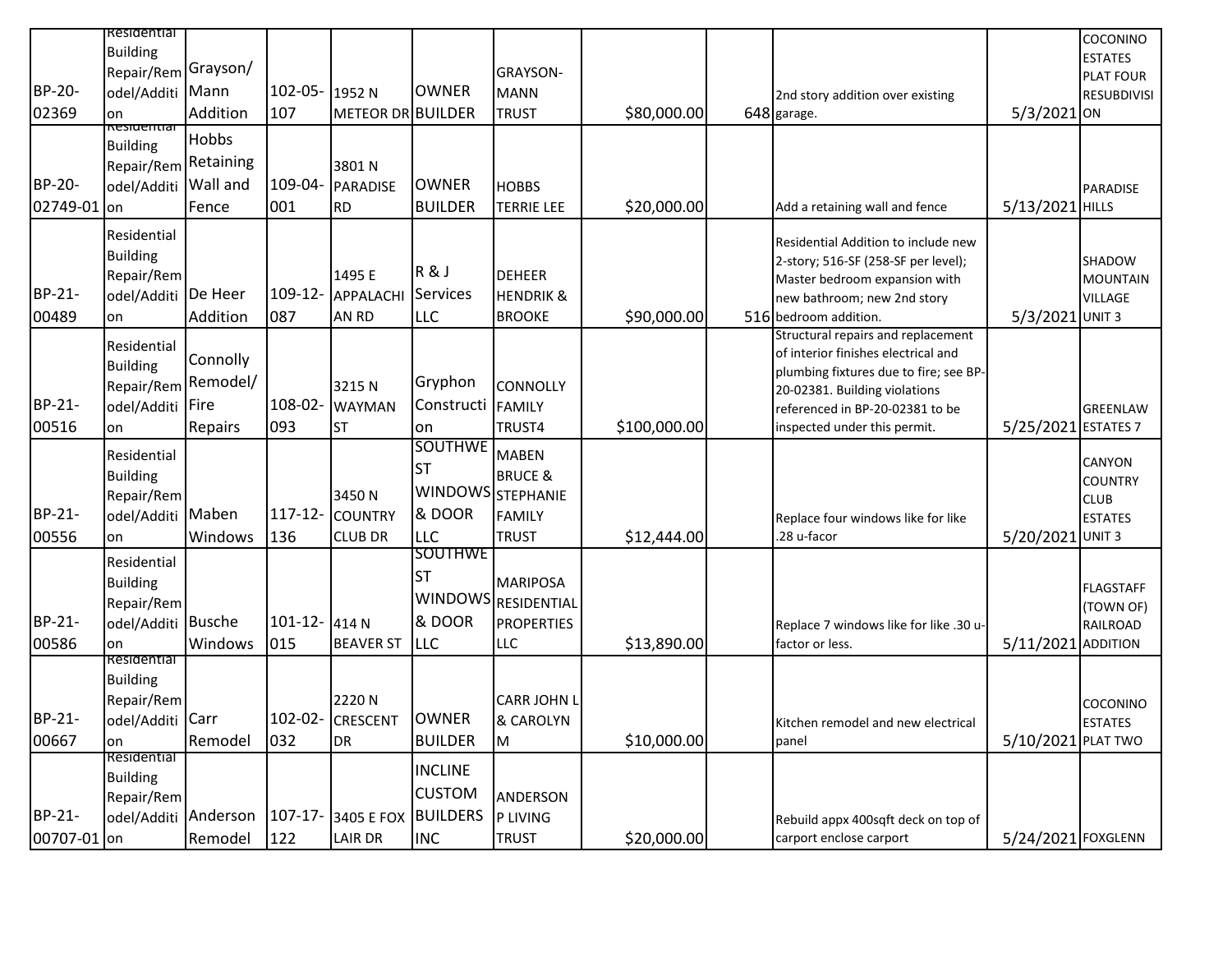|          | Residential<br><b>Building</b> |                        |                |                           |                 |                       |             |                                                                              |                     |                                  |
|----------|--------------------------------|------------------------|----------------|---------------------------|-----------------|-----------------------|-------------|------------------------------------------------------------------------------|---------------------|----------------------------------|
|          | Repair/Rem                     |                        |                |                           |                 |                       |             |                                                                              |                     |                                  |
| BP-21-   | odel/Additi                    | Sausman                |                | 107-17- 3408 E FOX OWNER  |                 | SAUSMAN               |             | Interior remodel including<br>conversion of garage to living new             |                     |                                  |
| 00760    | on                             | Remodel                | 002            | <b>LAIR DR</b>            | <b>BUILDER</b>  | <b>DANIELLE</b>       | \$15,000.00 | bathroom new laundry 456sqft.                                                | 5/5/2021 FOXGLENN   |                                  |
|          | Residential                    |                        |                |                           |                 |                       |             |                                                                              |                     |                                  |
|          | <b>Building</b>                | Parks                  |                |                           | Window          |                       |             |                                                                              |                     |                                  |
|          | Repair/Rem Windows             |                        |                |                           | World of        | <b>PARKS KENT</b>     |             | Replace 4 windows and 1 spd w/ 4                                             |                     | <b>SWISS</b>                     |
| BP-21-   | odel/Additi and Patio          |                        | 108-14- 3807 N |                           | Northern        | W & DENISE            |             | vinyl winodws and 1 vinyl SPD like                                           |                     | <b>MANOR</b>                     |
| 00766    | on                             | Door                   | 067            | <b>BERN ST</b>            | AZ              |                       | \$15,300.00 | for like. U factor .29                                                       | 5/4/2021 UNIT 1     |                                  |
|          |                                |                        |                |                           |                 |                       |             |                                                                              |                     |                                  |
|          |                                |                        |                |                           |                 |                       |             | Replacement of beam in living area                                           |                     |                                  |
|          |                                |                        |                |                           |                 |                       |             | and installation of two skylights.                                           |                     |                                  |
|          | Residential                    |                        |                |                           |                 |                       |             | Work was commenced without                                                   |                     |                                  |
|          | <b>Building</b>                | Hill                   |                |                           |                 |                       |             | permit and discovered by inspector.                                          |                     | CANYON                           |
|          |                                | Repair/Rem Skylights/r |                | 2460N                     |                 |                       |             | As a result inspector was unable to                                          |                     | <b>COUNTRY</b>                   |
| BP-21-   | odel/Additi eplaceme           |                        |                | 117-10- AUGUSTA           | <b>OWNER</b>    |                       |             | verify extent of permitable work or<br>verify that beam is cosmetic and non- |                     | <b>CLUB</b><br><b>ESTATES</b>    |
| 00767-01 | <b>l</b> on                    | nt Beam                | 008            | <b>DR</b>                 | <b>BUILDER</b>  | <b>HILL TROY</b>      | \$800.00    | structural.                                                                  | 5/3/2021            | UNIT <sub>1</sub>                |
|          | Residential                    |                        |                |                           |                 |                       |             |                                                                              |                     | SHADOW                           |
|          | <b>Building</b>                |                        |                |                           |                 |                       |             |                                                                              |                     | <b>MOUNTAIN</b>                  |
|          | Repair/Rem                     |                        |                | 1155 E                    | Vanderclip      |                       |             |                                                                              |                     | <b>VILLAGE</b>                   |
| BP-21-   | odel/Additi                    | Moore                  |                | 109-16- APPALACHI         |                 | Constructio MOORE TAD |             | Replace 20 windows u-factor .27 or                                           |                     | <b>UNIT V</b>                    |
| 00773    | on                             | Windows                | 022G           | AN RD                     | n.              | R & ERINK             | \$15,000.00 | less.                                                                        | 5/3/2021 REPLAT     |                                  |
|          | Residential                    | Capstone -             |                |                           |                 |                       |             |                                                                              |                     |                                  |
|          | <b>Building</b>                | Woody Mtn              |                |                           |                 |                       |             |                                                                              |                     |                                  |
|          | Repair/Rem Estates -           |                        |                |                           | <b>CAPSTONE</b> |                       |             |                                                                              |                     |                                  |
| BP-21-   | odel/Additi                    | Lot 42 - RV            | 112-08- 3325 S |                           | <b>HOMES</b>    |                       |             |                                                                              |                     |                                  |
| 00806-01 | on                             | Garage                 | 046            | <b>BRETON DR LLC</b>      |                 | <b>WEDGE LLC</b>      | \$61,200.00 | New Detached RV Garage 1050-SF                                               | 5/19/2021 The Wedge |                                  |
|          | Residential                    |                        |                |                           |                 |                       |             |                                                                              |                     |                                  |
|          | <b>Building</b>                |                        |                |                           |                 |                       |             |                                                                              |                     |                                  |
|          | Repair/Rem                     |                        |                |                           |                 |                       |             | Residential addition: - 210-SF                                               |                     |                                  |
| BP-21-   | odel/Additi Meilbeck           |                        | 112-12-1020W   |                           | <b>OWNER</b>    | <b>MEILBECK</b>       |             | Garage Add. - 252-SF Covered                                                 |                     | <b>UNIVERSITY</b>                |
| 00818    | on                             | Remodel                | 031            | <b>ARDREY CIR BUILDER</b> |                 | <b>CHERYL</b>         | \$30,000.00 | Porch Add. (Rear of home)                                                    | 5/10/2021 HEIGHTS   |                                  |
|          | Residential<br><b>Building</b> |                        |                |                           | Huckleber       |                       |             |                                                                              |                     |                                  |
|          | Repair/Rem Germanso            |                        |                |                           | ry              |                       |             |                                                                              |                     |                                  |
| BP-21-   | odel/Additi n                  |                        | 107-02- 2221 N |                           | Woodwor         | Germansen             |             |                                                                              |                     | <b>SUNNYSIDE</b><br><b>FARMS</b> |
| 00830    | on                             | Windows                | 169A           | <b>EAST ST</b>            | ks LLC          | <b>MATTHEW G</b>      | \$5,000.00  | Replace 8 window .30 u-factor                                                | 5/5/2021 TRACTS     |                                  |
|          |                                |                        |                |                           |                 |                       |             |                                                                              |                     |                                  |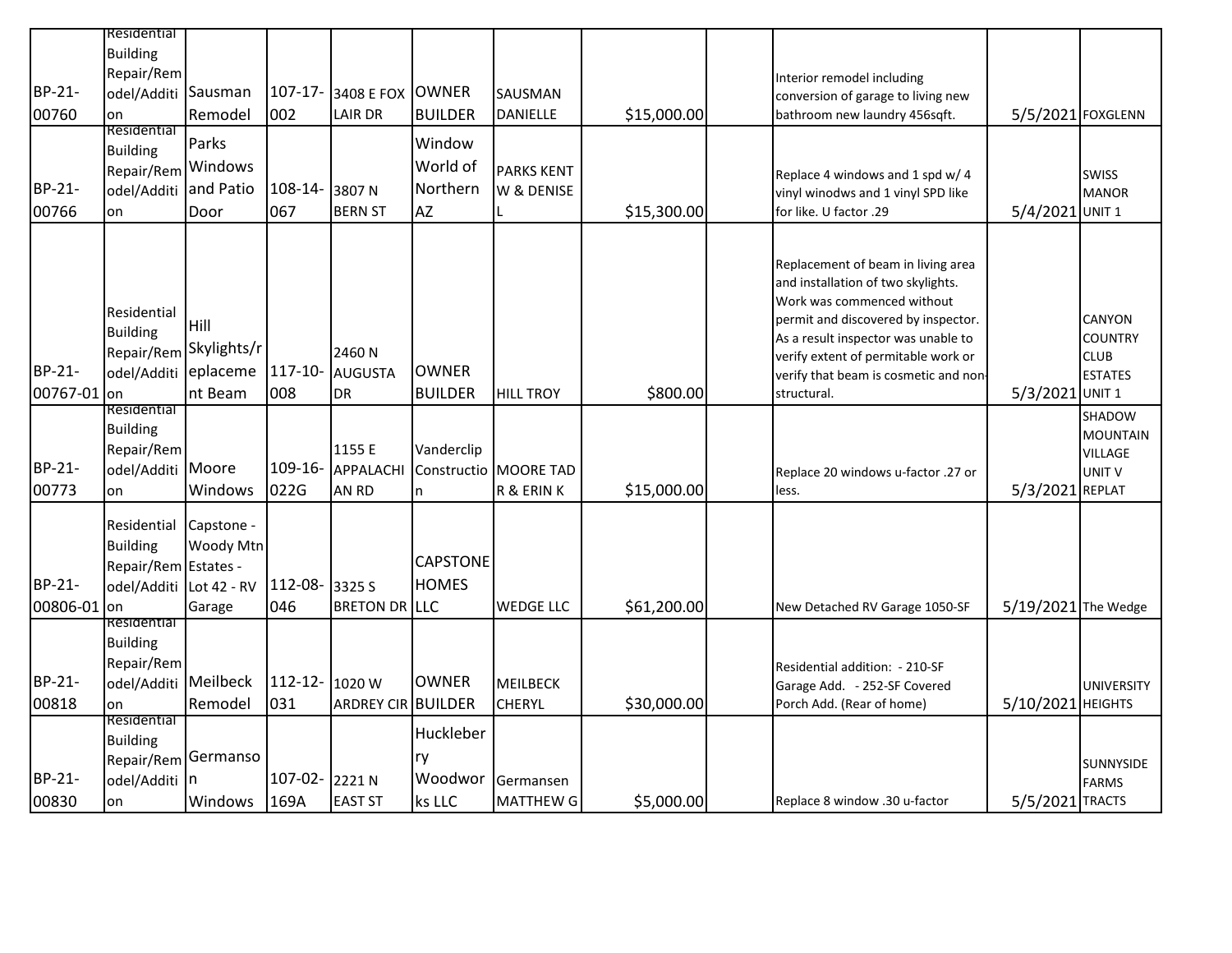| BP-21-<br>00851       | Residential<br><b>Building</b><br>Repair/Rem<br>odel/Additi Tapia<br>on      | <b>Deck</b>                                      | $114 - 17$<br>065     | 801N<br><b>WAKONDA</b><br><b>ST</b>                                       | <b>OWNER</b><br><b>BUILDER</b>                                       | <b>THREE</b><br><b>LITTLE BIRDS</b><br><b>TRUST</b>     | \$30,000.00 | Replace existing deck surface<br>material with Trex (513-3f); Trex<br>manufacturer specs require<br>additional structural supports to be<br>installed to bear the additional<br>material weight. | 5/3/2021 D UNIT 1     | <b>AMBERWOO</b>                                                         |
|-----------------------|------------------------------------------------------------------------------|--------------------------------------------------|-----------------------|---------------------------------------------------------------------------|----------------------------------------------------------------------|---------------------------------------------------------|-------------|--------------------------------------------------------------------------------------------------------------------------------------------------------------------------------------------------|-----------------------|-------------------------------------------------------------------------|
| BP-21-<br>00854       | Residential<br><b>Building</b><br>Repair/Rem<br>odel/Additi<br>on            | Davis Deck 036                                   | $112 - 15 -$          | 1517W<br>UNIV.<br><b>HEIGHTS</b><br>DRN                                   | <b>OWNER</b><br><b>BUILDER</b>                                       | <b>DAVIS TRUST</b>                                      | \$4,000.00] | New Uncovered Deck (285-SF).                                                                                                                                                                     | 5/3/2021 HEIGHTS      | <b>UNIVERSITY</b>                                                       |
| BP-21-<br>00855-01 on | Residential<br><b>Building</b><br>Repair/Rem<br>odel/Additi Gramhill         | <b>Deck</b>                                      | $114 - 12$<br>025     | 5035 E<br><b>MOUNT</b><br>PLEASANT<br><b>DR</b>                           | Tesano<br>Contractin   FAMILY<br>g Inc                               | MNAZ20<br><b>TRUST</b>                                  | \$40,000.00 | Reconstruction of deck 1300 sqft                                                                                                                                                                 | $5/19/2021$ AR        | <b>MORNINGST</b>                                                        |
| BP-21-<br>00885       | Residential<br><b>Building</b><br>Repair/Rem Kane<br>odel/Additi Room<br>on  | Addition                                         | 114-09-<br>194A       | 5391 E<br><b>MOUNT</b><br>PLEASANT<br>DR                                  | <b>KOLESAR</b><br><b>CONRTRA</b><br><b>CTING</b><br>INC.             | <b>KANE KERRY</b><br><b>LYNN</b>                        | \$53,000.00 | Addition of bedroom/bathroom<br>Livable addition 204sqft remodel<br>204 85sqft                                                                                                                   | 5/24/2021 UNIT 1      | <b>CONTINENTA</b><br><b>L COUNTRY</b><br><b>CLUB</b><br><b>ESTATES</b>  |
| BP-21-<br>00906       | Residential<br><b>Building</b><br>Repair/Rem<br>odel/Additi Austin<br>on     | Windows                                          | 108-11- 2619 E<br>089 | <b>ELDER DR</b>                                                           | Home                                                                 | <b>AUSTIN</b><br><b>FAMILY</b><br>Depot USA RENTALS LLC |             | Install 7 retrofit windows .30 u-<br>factor.                                                                                                                                                     | 5/4/2021 ESTATES 2    | <b>GREENLAW</b>                                                         |
| BP-21-<br>00908-01 on | Residential<br><b>Building</b><br>Repair/Rem Window<br>odel/Additi Replacem  | Matje<br>lent                                    | 110-07-<br>023        | 1624 N SAN Hollow<br><b>FRANCISCO CONSTRUCTI DEAN &amp;</b><br><b>S</b> T | Hidden<br>on                                                         | COOK F<br><b>TERRY L</b>                                | \$1,700.00  | install 7 windows like for like .30 u-<br>factor                                                                                                                                                 |                       | <b>MOUNT</b><br><b>ELDEN</b><br><b>ADDITION</b><br>5/5/2021 (FLAGSTAFF) |
| BP-21-<br>00909       | Residential<br><b>Building</b><br>Repair/Rem<br>on                           | odel/Additi Marfechuk 101-31- 1205 E<br>Addition | 107                   | APPLE WAY Bilt LLC                                                        |                                                                      | <b>MARKECHUK</b><br>MONICA                              | \$40,000.00 | Bathroom and hot tub/patio<br>150 addition. 150sqft bath 128sqft patio                                                                                                                           | 5/10/2021 MESA UNIT 3 | <b>SWITZER</b>                                                          |
| BP-21-<br>00914       | Residential<br><b>Building</b><br>Repair/Rem<br>odel/Additi Pritulsky<br>lon | Patio Door 045                                   | 117-24-               | 2756N<br>MARIAH<br><b>WAY</b>                                             | <b>SOUTHWE</b><br><b>ST</b><br><b>WINDOWS LYNNE</b><br>& DOOR<br>LLC | <b>HOLDINGS</b><br><b>LLC</b>                           | \$5,619.00  | replace one patio door like for like<br>.29 u-factor                                                                                                                                             |                       | 5/11/2021 EVERGREEN                                                     |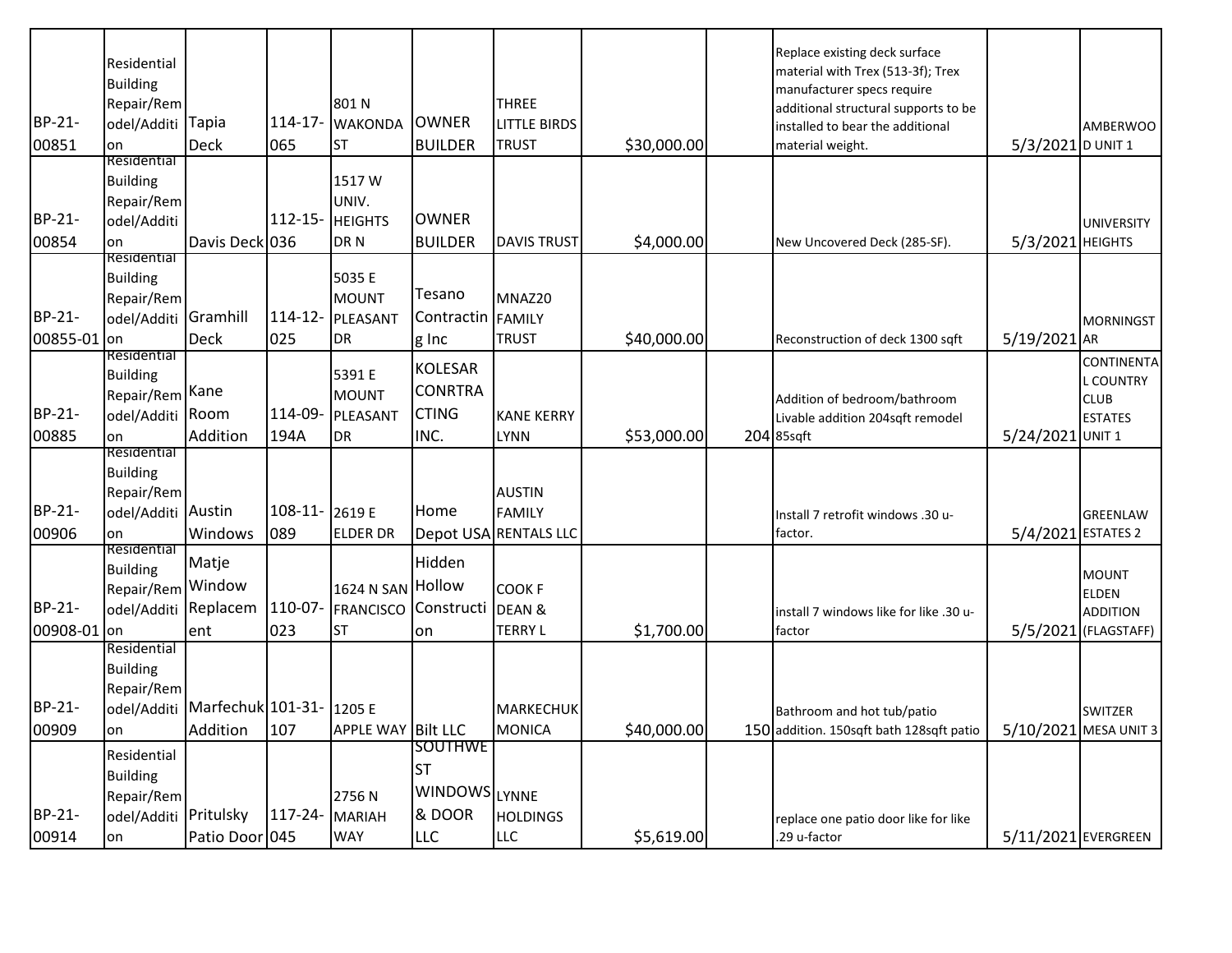|        | <del>Residentiar</del>                 |                               |                |                              |                  |                  |             |                                                      |                     |                      |
|--------|----------------------------------------|-------------------------------|----------------|------------------------------|------------------|------------------|-------------|------------------------------------------------------|---------------------|----------------------|
|        | Building                               |                               |                |                              |                  |                  |             |                                                      |                     |                      |
|        | Repair/Rem                             |                               |                | 1129 W                       |                  |                  |             |                                                      |                     |                      |
| BP-21- | odel/Additi Moore                      |                               |                | 112-53- OVERLAND             | Home             | <b>MOORE</b>     |             | Install 8 retrofit windows .30 u-                    |                     | <b>PONDEROSA</b>     |
| 00930  | on                                     | Windows                       | 068            | <b>PASS DR</b>               | Depot USA        | <b>TRACYE A</b>  | \$4,163.00  | factor                                               |                     | $5/4/2021$ HIGHLANDS |
|        | Residential                            |                               |                |                              | <b>SOUTHWE</b>   |                  |             |                                                      |                     |                      |
|        | <b>Building</b>                        | McCurdy                       |                |                              | <b>ST</b>        |                  |             |                                                      |                     |                      |
|        | Repair/Rem                             | Window                        |                |                              | WINDOWS MCCURDY  |                  |             |                                                      |                     |                      |
| BP-21- | odel/Additi                            |                               |                | replaceme 107-17- 3603 E FOX | & DOOR           | WILLIAM &        |             | Replace 9 windows like for like u-                   |                     |                      |
| 00957  | on                                     | nt                            | 066            | <b>LAIR DR</b>               | LLC              | <b>DEBORAH</b>   | \$18,623.00 | factor .30 or less                                   |                     | 5/7/2021 FOXGLENN    |
|        |                                        |                               |                |                              | <b>SOUTHWE</b>   |                  |             |                                                      |                     |                      |
|        | Residential                            | Liang                         |                |                              | <b>ST</b>        |                  |             |                                                      |                     | CANYON               |
|        | <b>Building</b><br>Repair/Rem   window |                               |                | 2280N                        | <b>WINDOWS</b>   |                  |             |                                                      |                     | <b>COUNTRY</b>       |
| BP-21- |                                        | odel/Additi replaceme 117-12- |                | SOUTHERN                     | & DOOR           | <b>MCCORMICK</b> |             |                                                      |                     | <b>CLUB</b>          |
| 00960  | lon                                    | nt                            | 075            | <b>HILLS DR</b>              | <b>LLC</b>       | <b>GISELA M</b>  | \$10,691.00 | Replace 2 Patio Doors like for like<br>.29 u-factor. | 5/10/2021 UNIT 3    | <b>ESTATES</b>       |
|        | Residential                            |                               |                |                              |                  |                  |             |                                                      |                     |                      |
|        | <b>Building</b>                        |                               |                |                              | <b>MICHAEL</b>   |                  |             |                                                      |                     |                      |
|        | Repair/Rem                             |                               |                | 4833 E                       | <b>CRAIG AND</b> | <b>SHAFOR</b>    |             |                                                      |                     |                      |
| BP-21- | odel/Additi Shafor                     |                               | $117 - 23 -$   | <b>WHISPERIN</b>             | <b>COMPANY</b>   | MARK R &         |             |                                                      |                     |                      |
| 00988  | lon                                    | Addition                      | 052            | G LN                         | <b>INC</b>       | <b>RHONDA</b>    | \$5,000.00  | 144 Extend garage 6 feet                             | 5/21/2021 EVERGREEN |                      |
|        | Residential                            |                               |                |                              |                  |                  |             |                                                      |                     |                      |
|        | <b>Building</b>                        |                               |                |                              |                  |                  |             |                                                      |                     |                      |
|        | Repair/Rem                             |                               |                | 4395 E                       |                  |                  |             | Extend master bedroom 72sqft and                     |                     | <b>STONECREST</b>    |
| BP-21- | odel/Additi Shafer                     |                               |                | 106-12- SAVANNAH             |                  | <b>SHAFER</b>    |             | add small deck off master bedroom                    |                     | <b>TOWNHOME</b>      |
| 01013  | lon<br>Residential                     | Addition                      | 006            | <b>CIR</b>                   |                  | <b>DAVID M</b>   | \$25,000.00 | 72 34sqft                                            | $5/25/2021$ s       |                      |
|        | <b>Building</b>                        |                               |                |                              |                  |                  |             |                                                      |                     |                      |
|        | Repair/Rem                             |                               |                | 4053 S                       |                  | <b>COLLINS</b>   |             |                                                      |                     | <b>UNIVERSITY</b>    |
| BP-21- | odel/Additi                            | <b>Collins</b>                | $112 - 47$     | HOLLAND                      | <b>OWNER</b>     | TERRY M &        |             | Finish pre-framed bonus room                         |                     | <b>TERRACE</b>       |
| 01019  | on                                     | Remodel                       | 037            | <b>RD</b>                    | <b>BUILDER</b>   | <b>SUSAN R</b>   | \$2,500.00  | 330sqft                                              | 5/26/2021 UNIT 2    |                      |
|        | Residential                            |                               |                |                              | SOUTHWES         |                  |             |                                                      |                     |                      |
|        | <b>Building</b>                        |                               |                |                              |                  |                  |             |                                                      |                     |                      |
|        | Repair/Rem                             |                               |                | 4375 E                       | <b>WINDOWS</b>   |                  |             |                                                      |                     |                      |
| BP-21- | odel/Additi Levinson                   |                               | 117-20- RUSTIC |                              | & DOOR           | <b>LEVINSON</b>  |             | Replacing 10 windows like for like                   |                     |                      |
| 01025  | on                                     | Windows                       | 019            | <b>KNOLLS LN</b>             | LLC              | <b>JOSHUA B</b>  | \$27,938.00 | 30 u-factor or less                                  | 5/17/2021 EVERGREEN |                      |
|        | Residential                            |                               |                |                              |                  |                  |             |                                                      |                     |                      |
|        | <b>Building</b><br>Repair/Rem          |                               |                |                              |                  |                  |             |                                                      |                     |                      |
| BP-21- | odel/Additi Wittke                     |                               | 107-18- 1616 N |                              | Home             | <b>WITTKE</b>    |             | Replace 12 retrofit windows .30 u-                   |                     |                      |
| 01041  | lon                                    | Windows                       | 090            | <b>OWL RD</b>                | Depot USA ANNE B |                  | \$8,916.00  | factor.                                              | 5/14/2021 FOXGLENN  |                      |
|        |                                        |                               |                |                              |                  |                  |             |                                                      |                     |                      |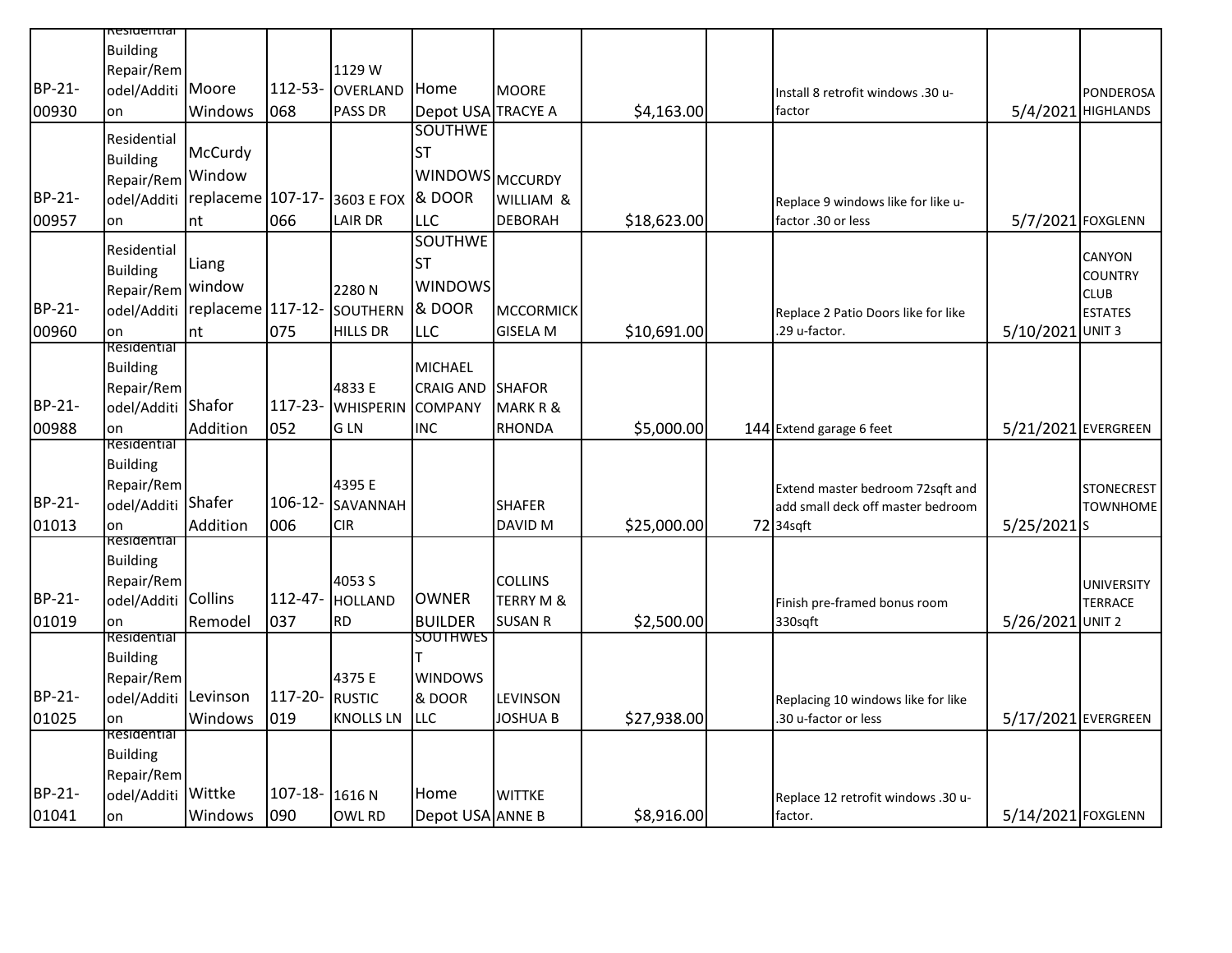|        | Residential         |                   |                |                       |                         |                     |             |                                        |                          |                    |
|--------|---------------------|-------------------|----------------|-----------------------|-------------------------|---------------------|-------------|----------------------------------------|--------------------------|--------------------|
|        | <b>Building</b>     |                   |                |                       |                         |                     |             |                                        |                          |                    |
|        | Repair/Rem          |                   |                |                       |                         |                     |             |                                        |                          | SUNNYSIDE          |
| BP-21- | odel/Additi Allen   |                   | 107-02-        | 2020N                 | Home                    | <b>ALLEN</b>        |             |                                        |                          | <b>FARMS</b>       |
| 01042  | on                  | <b>Windows</b>    | 070B           | <b>EAST ST</b>        | Depot USA ANITA M       |                     | \$5,909.00  | Replace 8 retrofit windows             | 5/14/2021 TRACTS         |                    |
|        | Residential         |                   |                |                       |                         |                     |             |                                        |                          |                    |
|        |                     |                   |                |                       |                         |                     |             |                                        |                          |                    |
|        | <b>Building</b>     |                   |                |                       |                         |                     |             |                                        |                          |                    |
|        | Repair/Rem          |                   |                | 4800 E                |                         | <b>FABRITZ</b>      |             |                                        |                          | <b>SMOKERISE</b>   |
| BP-21- | odel/Additi Fabritz |                   |                | 113-36- HALFMOON Home |                         | JOSEPH &            |             | Install retrofit windows 8 windows     |                          | <b>VALLEY UNIT</b> |
| 01052  | on                  | Windows           | 091            | DR)                   | Depot USA MELISSA       |                     | \$6,114.00  | .30 u-factor.                          | $5/14/2021$ <sup>1</sup> |                    |
|        |                     |                   |                |                       |                         |                     |             |                                        |                          |                    |
|        | Residential         | Halas             |                |                       | <b>SOUTHWES</b>         |                     |             |                                        |                          |                    |
|        | <b>Building</b>     |                   |                |                       |                         | <b>HALAS</b>        |             |                                        |                          | <b>CONTINENTA</b>  |
|        | Repair/Rem Window   |                   |                | 2031 N                | <b>WINDOWS</b>          | <b>CAREY</b>        |             |                                        |                          |                    |
| BP-21- | odel/Additi         | Replacem          |                | 117-15- COUNTRY       | & DOOR                  | <b>FAMILY</b>       |             | Replace 7 windows like for like .30    |                          | <b>TOWNHOUS</b>    |
| 01090  | on                  | lent              | 005            | <b>CLUB DR</b>        | <b>LLC</b>              | <b>TRUST</b>        | \$21,993.00 | or less u-factor.                      | 5/25/2021 E UNIT 2       |                    |
|        | Residential         |                   |                |                       | SOUTHWES SHEARER        |                     |             |                                        |                          |                    |
|        | <b>Building</b>     | Shearer           |                |                       |                         | <b>NEAL &amp;</b>   |             |                                        |                          |                    |
|        | Repair/Rem Door     |                   |                |                       | <b>WINDOWS</b>          | SHERRY              |             |                                        |                          |                    |
| BP-21- | odel/Additi         | Replacem          | 114-17-        | 946 N                 | & DOOR                  | <b>LIVING</b>       |             | Replace two Patio doors like for like  |                          | AMBERWOO           |
| 01129  | on                  | ent               | 061            | <b>HULET LN</b>       | <b>LLC</b>              | <b>TRUST</b>        | \$11,692.00 | .29 u-factor.                          | 5/24/2021 D UNIT 1       |                    |
|        |                     |                   |                |                       |                         |                     |             |                                        |                          |                    |
|        | Residential         |                   |                |                       |                         |                     |             | Installation of 14.04kW roof-          |                          |                    |
|        | <b>Building</b>     |                   |                |                       |                         |                     |             | mounted PV solar system comprised      |                          |                    |
|        | Repair/Rem          |                   |                |                       |                         |                     |             | of (39) 360W Silfab modules and        |                          |                    |
| BP-21- | odel/Additi Behunin |                   | 111-22- 2389 N |                       | Rooftop                 | <b>BEHUNIN</b>      |             | (39) IQ7+ microinverters. This         |                          | <b>LOCKETT</b>     |
| 01155  | on                  | Solar             | 018A           | <b>TILLIE LN</b>      | Solar LLC               | <b>RYAN O</b>       | \$43,398.00 | project includes a derate              | 5/26/2021 PARK           |                    |
|        | Residential         |                   |                |                       | <b>SOUTHWES</b>         |                     |             |                                        |                          |                    |
|        | <b>Building</b>     |                   |                |                       |                         | <b>PETERSON</b>     |             |                                        |                          |                    |
|        | Repair/Rem          |                   |                |                       | <b>WINDOWS</b>          | <b>BRENT</b>        |             |                                        |                          |                    |
| BP-21- | odel/Additi         | Peterson          | 117-11- 4700 E |                       | & DOOR                  | <b>VERNON &amp;</b> |             | Replace 3 windows like for like .30 u- |                          |                    |
| 01209  | on                  | Windows           | 115            | <b>ORIOLE LN</b>      | LLC                     | <b>DIANAR</b>       | \$9,328.00  | factor.                                | 5/27/2021 SUNRIDGE       |                    |
|        |                     |                   |                |                       |                         |                     |             |                                        |                          |                    |
|        |                     |                   |                |                       |                         | <b>BATES</b>        |             |                                        |                          | <b>MOUNT</b>       |
| BP-21- | Res.Demolit Bates   |                   | 110-06- 1514 N |                       | <b>OWNER</b>            | <b>FAMILY</b>       |             |                                        |                          | <b>ELDEN</b>       |
| 00568  | ion                 | Demo              | 040            | <b>SUNSET DR</b>      | <b>BUILDER</b>          | <b>TRUST</b>        | \$10,000.00 | <b>SFD DEMO ONLY</b>                   | 5/4/2021 ADDITION        |                    |
|        |                     |                   |                |                       | Evolution               |                     |             |                                        |                          |                    |
|        |                     |                   |                |                       | <b>EXCAVATIN SRB OF</b> |                     |             |                                        |                          |                    |
|        |                     | SRB of            |                | 2405 E                | <b>GAND</b>             | <b>NORTHERN</b>     |             |                                        |                          | SUNNYSIDE          |
| BP-21- | Res.                | <b>NOAZ LLC</b>   | 109-08- DORTHA |                       | DEVELOPM ARIZONA        |                     |             |                                        |                          | <b>NORTH</b>       |
| 00870  | Demolition          | Demo              | 082A           | AVE                   | <b>ENT LLC</b>          | <b>LLC</b>          | \$11,900.00 | Residential garage demo                | 5/4/2021 ANNEX 9         |                    |
|        | Res                 |                   |                | 5077 S                |                         |                     |             |                                        |                          | PONDEROSA          |
| BP-21- | Photovoltai         |                   |                | 112-05- AMETHYST      |                         | <b>RUST DYLAN</b>   |             | Residential Solar Installation 6.300   |                          | <b>TRAILS UNIT</b> |
| 00848  | C                   | <b>Rust Solar</b> | 065            | RD                    |                         | P & JILL T          | \$19,593.00 | KW 20 panels 1 inverter                | 5/28/20216               |                    |
|        |                     |                   |                |                       |                         |                     |             |                                        |                          |                    |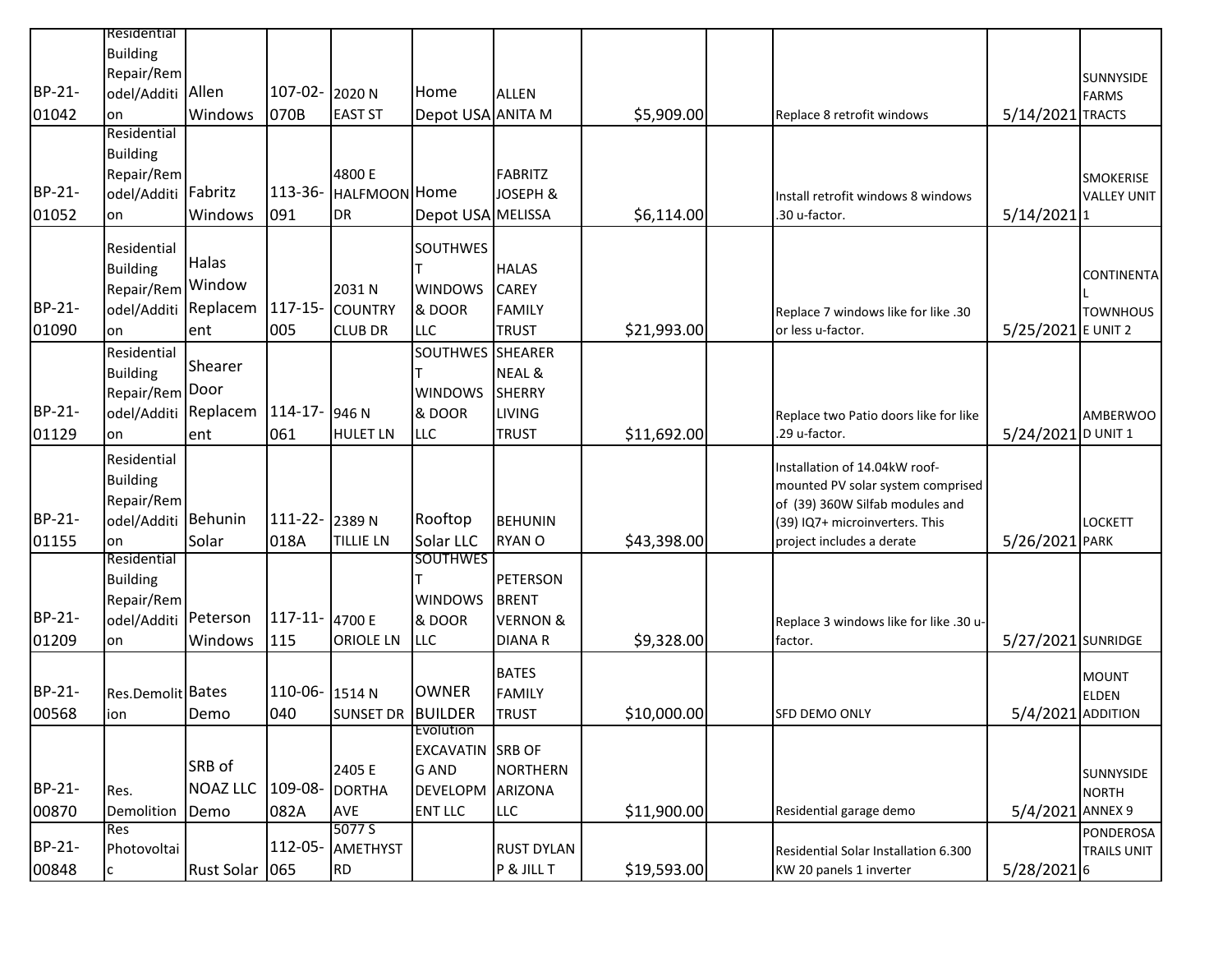| BP-21-<br>00883    | Residential<br>Photovoltai                  | Minton<br>Solar                  | 112-01- 2858 W<br>065  | <b>ALAMO DR</b>                                |                                                           | <b>MINTON</b><br>LUCAS F &<br><b>RACHEL</b>                        | \$7,450.00     |           | Installation of a 2.16kW PV Add-On<br>System consisting of 6 new panels.                                                                                                    | 5/27/2021 CRESTVIEW  |                                                                                 |
|--------------------|---------------------------------------------|----------------------------------|------------------------|------------------------------------------------|-----------------------------------------------------------|--------------------------------------------------------------------|----------------|-----------|-----------------------------------------------------------------------------------------------------------------------------------------------------------------------------|----------------------|---------------------------------------------------------------------------------|
| BP-21-<br>00942    | Residential<br>Photovoltai<br>c             | Morris<br>Solar                  | 112-61- CUPRITE<br>029 | 6005 S<br>TRL                                  | Freedom<br>Forever                                        | <b>MORRIS-</b><br><b>GONZALI</b><br><b>KATHRYN &amp;</b><br>LORENA | \$25,845.00    |           | 5.78 kW roof mounted PV system<br>consisting of 17 panels.                                                                                                                  | 5/28/20218           | <b>PONDEROSA</b><br>TRAILS UNIT                                                 |
| BP-21-<br>01069    | Residential<br>Photovoltai<br>C.            | <b>AERTS</b><br>SOLAR<br>PROJECT | 112-33-<br>032         | 3280 S SKYE Rooftop<br><b>WAY</b>              | Solar LLC                                                 | <b>AERTS</b><br><b>FAMILY</b><br><b>TRUST</b>                      | \$27,392.00    |           | Installation of 8.64kW roof mounted<br>PV solar system comprised of (24)<br>360W modules and (24) IQ7+<br>microinverters.                                                   | 5/20/2021 ON         | <b>EQUESTRIAN</b><br><b>ESTATES</b><br><b>RIDING CLUB</b><br><b>RESUBDIVISI</b> |
| BP-21-<br>01182    | Residential<br>Photovoltai<br>$\mathsf{C}$  | <b>Norris</b><br>Solar           | 110-05-<br>095         | 1916N<br>MARION<br>DR                          | PROMETHE<br><b>UES</b><br><b>RENEWABL</b><br><b>ES</b>    | <b>MASON JON</b><br>& NORRIS<br><b>JODI</b>                        | \$26,900.00    |           | 13.92 kWAC Roof Mounted Solar PV<br>System consisting of 48 panels.                                                                                                         | 5/26/2021 ELDEN PARK | <b>MOUNT</b>                                                                    |
| BP-20-<br>01945    | Residential<br>Single<br>Family<br>Detached | Trathnigg<br>Unit #4             | 005                    | 314N<br>101-13- BEAVER ST<br>UNIT <sub>4</sub> | <b>OWNER</b><br><b>BUILDER</b>                            | <b>TRATHNIGG</b><br><b>ROBERT</b><br><b>TRUST</b>                  | \$200,000.00   |           | Demolition of existing dwelling unit<br>#4. Construction of new two story<br>dwelling unit. 952 livable 113<br>covered patio etc 860 garage 3BR<br>952 1Bth                 | 5/18/2021            | <b>FLAGSTAFF</b><br>RAILROAD<br><b>ADDITION</b>                                 |
| BP-21-<br>00142    | Residential<br>Single<br>Family<br>Detached | Nottoli<br><b>SFD</b>            | $105 - 10 -$<br>396    | 2573 E LA<br><b>SERENA DR</b>                  | Kreate<br>and<br>Konstruct<br><b>LLC</b>                  | <b>NOTTOLI</b><br><b>CHRISTOPHE</b><br>R G & OLIVIA                | \$1,700,000.00 |           | New SFD BR-2 Bth-2.5 6227sqft<br>6227 livable 949 garage 567 covered patio                                                                                                  | 5/18/2021 UNIT 4     | <b>ESTATES AT</b><br><b>PINE</b><br>CANYON                                      |
| BP-21-<br>00148-01 | Residential<br>Single<br>Family<br>Detached | PARKER<br><b>SFR</b>             | 111-23-<br>045         | 2001 N<br>LEDGESTON<br>E LN                    | <b>OWNER</b><br><b>BUILDER</b>                            | <b>PARKER</b><br>JEFFREY &<br><b>JENNIFER</b>                      | \$700,000.00   |           | New single Family Dwelling: 2-Story;<br>4-Car 1122-SF Garage; 5-BR; 5.5-BA;<br>4787-SF Livable (3133-SF 1st Floor;<br>1654-SF 2nd Floor; Fire Sprinkler<br>4787 throughout. | 5/25/2021 RIDGE      | <b>ANASAZI</b>                                                                  |
| BP-21-<br>00161    | Residential<br>Single<br>Family<br>Detached | Clarke SFD 384                   | 105-10- BROWN          | 3425 S<br><b>SAGE CT</b>                       | <b>BUILDERS</b><br><b>SHOWCAS</b><br>E INC.               | <b>CLARKE</b><br>SCOTT &<br><b>CHRISTINA</b>                       | \$1,500,000.00 |           | New SFD 3BR/4Bth 3464Livable<br>3464 1419 Garage 1884 patios etc.                                                                                                           | 5/3/2021 UNIT 4      | <b>ESTATES AT</b><br><b>PINE</b><br>CANYON                                      |
| BP-21-<br>00358    | Residential<br>Single<br>Family<br>Detached | Ignace SFR 013                   |                        | 105-19- 3468 S DEL<br>MAR CT                   | Foundation<br>s Building &<br>Developme  IGNACE<br>nt LLC | <b>DARREL</b>                                                      | \$800,000.00   | 4132 1082 | New single story SFD 4BR 4Bth<br>Livable-4132 Gar-907 Covered Patio-                                                                                                        | 5/11/2021 UNIT 2     | <b>ESTATES AT</b><br><b>PINE</b><br>CANYON                                      |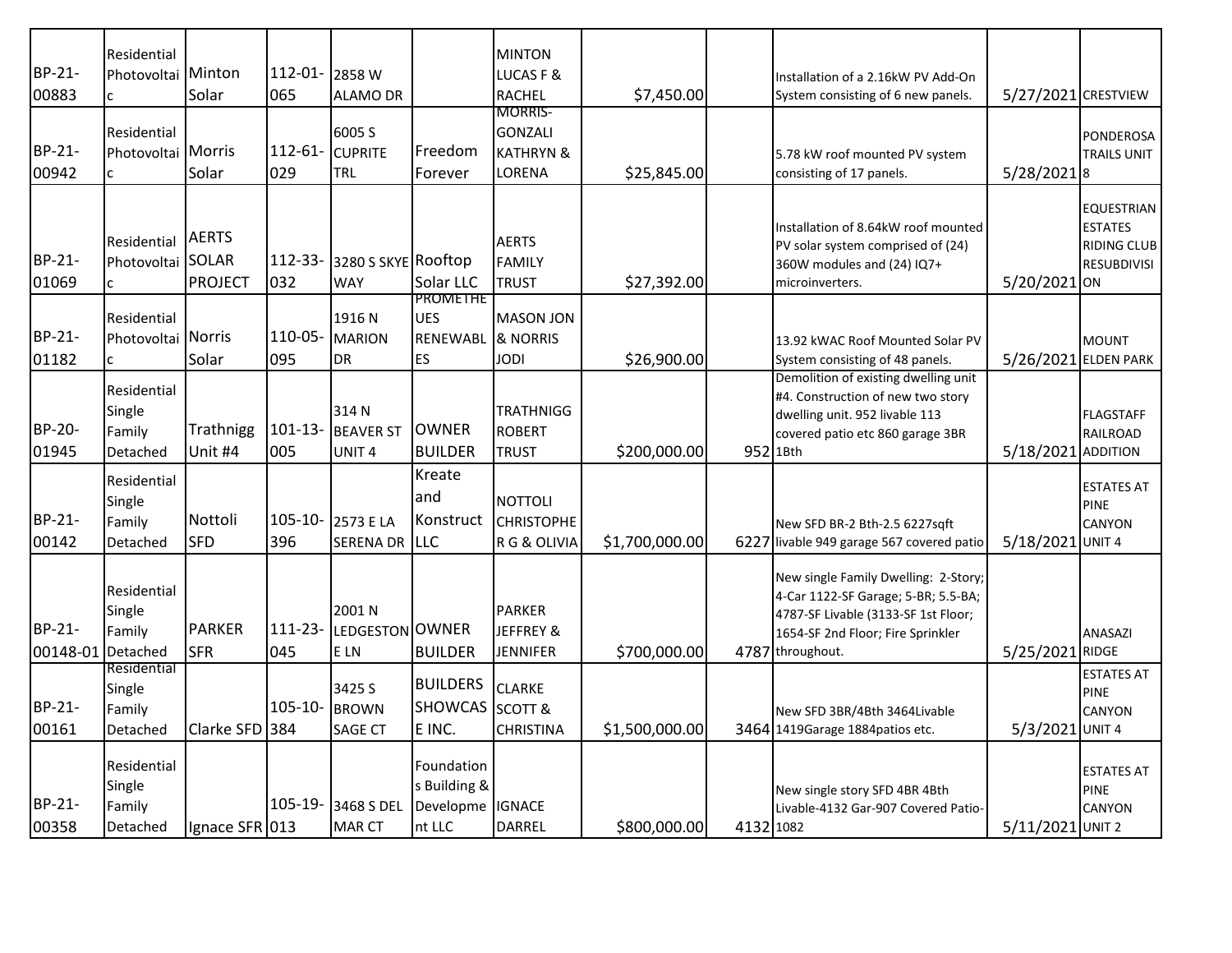|                 | Residential<br>Single                                |                                                                                                           |                        |                                                  | <b>EARTH</b><br><b>PRO</b>                                         |                                                            |                |           |                                                                                                                                                                                                   |                      |                                            |
|-----------------|------------------------------------------------------|-----------------------------------------------------------------------------------------------------------|------------------------|--------------------------------------------------|--------------------------------------------------------------------|------------------------------------------------------------|----------------|-----------|---------------------------------------------------------------------------------------------------------------------------------------------------------------------------------------------------|----------------------|--------------------------------------------|
| BP-21-          | Family                                               |                                                                                                           |                        | 112-62- 2398 W CJ                                | <b>EXCAVATI</b>                                                    |                                                            |                |           | New 2 story SFR 1833Liv 528Gar                                                                                                                                                                    |                      | PRESIDIO IN                                |
| 00593           | Detached                                             | <b>AXXO SFR</b>                                                                                           | 354                    | <b>DR</b>                                        | <b>NG</b>                                                          | <b>GOOD GREG</b>                                           | \$150,000.00   |           | 1833 163 Covered Patio 3Br/2Bth IN                                                                                                                                                                | 5/20/2021 THE PINES  |                                            |
| BP-21-<br>00614 | Residential<br>Single<br>Family<br>Detached          | Riccobene 105-10-<br><b>SFR</b>                                                                           | 086                    | 2003 E<br><b>BARRANCA</b><br>DR)                 | Salcito<br>Custom<br>Homes<br><b>LTD</b>                           | <b>RICCOBENPA</b><br>TRICK &<br><b>ROCHELLE</b>            | \$3,900,000.00 | 6055 5Bth | New two story SFD. 6055Liv<br>1046Gar 1667Covered Patios 4BR                                                                                                                                      | 5/27/2021 UNIT 1     | <b>ESTATES AT</b><br><b>PINE</b><br>CANYON |
| BP-21-<br>00631 | Residential<br>Single<br>Family<br>Detached          | Capstone<br>Woody<br>Mountain<br><b>Estates Lot</b><br>46                                                 | 112-08-<br>050         | 3232W<br><b>DARTMOO</b><br>R DR                  | <b>CAPSTONE</b><br><b>HOMES</b><br><b>LLC</b>                      | <b>WEDGE LLC</b>                                           | \$139,860.00   |           | New Single Family Dwelling: 1-Story;<br>3-BR; 3-BA; 2331-SF Livable; 957-SF<br>2331 3-Car Garage; 620-SF Covered Patio.                                                                           |                      | $5/3/2021$ The Wedge                       |
| BP-21-<br>00806 | Residential<br>Single<br>Family<br>Detached          | Capstone<br>Lot 42<br>Woody<br>Mountain<br>Estates                                                        | 112-08- 3325 S<br>046  | <b>BRETON DR LLC</b>                             | <b>CAPSTONE</b><br><b>HOMES</b>                                    | <b>WEDGE LLC</b>                                           | \$725,950.00   |           | New Single Family Dwelling: 1-<br>Story; 3-BR; 3-BA; 1001-SF attached<br>garage (2-car with 3rd bay high<br>clearance); 915-SF total Covered<br>2659 porch at front and rear of dwelling.         | 5/19/2021 The Wedge  |                                            |
| BP-21-<br>00852 | Residential<br>Single<br>Family<br>Detached          | <del>ymcu y</del><br>Homes-<br>Coconino<br>Ridge at<br>Pine<br>Canyon -<br>Lot 17-<br>Model<br>Sitgreaves | $105 - 22 -$<br>078    | 2588 S<br><b>PINYON JAY</b><br>DR.               | <b>SYMMETR</b><br>Y HOMES<br><b>INC</b>                            | <b>ERSIG</b><br><b>JEFFREY</b>                             | \$750,000.00   |           | New SFD 2-story livable/conditioned<br>space 4278 SF. (incl. mechanical<br>room) 4 bed 4.5 bath 2-car garage<br>618 SF (incl. storage) covered<br>porch/patio 567 SF covered deck<br>4090 446 SF. | 5/4/2021 CANYON      | COCONINO<br><b>RIDGE AT</b><br><b>PINE</b> |
| BP-21-<br>00904 | Residential<br>Single<br>Family<br>Detached          | Brookfield -<br><b>Trails End</b><br>Lot 11 -<br>Model 1325 014                                           |                        | 5014 E<br>113-10- RETREAT<br><b>CIR</b>          | <b>Brookfield</b><br>Residential<br>Constructio TRAILSEND<br>n LLC | <b>RETREAT LLC</b>                                         | \$371,865.00   |           | 2-Story; 3-BR; 2.5-BA; 1390-SF<br>Livable; 140-SF Covered Entry (Elev.<br>1390 B);208 SF covered deck.                                                                                            | 5/19/2021 RETREAT    | <b>TRAILS END</b>                          |
| BP-21-<br>00907 | Residential Capstone<br>Single<br>Family<br>Detached | Lot 89<br>Orion At<br>Timbersky                                                                           | 112-01- POLARIS<br>255 | 2407 S<br><b>WAY</b>                             | CAPSTONE RHOTON<br><b>HOMES</b><br><b>LLC</b>                      | ABBOTT-<br><b>INVESTMEN</b><br>TS LLC                      | \$102,900.00   |           | New detached SFD - 3-BR; 2-BA; 1-<br>Story; 1715-SF Livable; 471-SF<br>Garage; 256-SF Front Covered<br>Porch.Rear uncovered Porch 48-SF<br>Options Rear covered Porch 10-<br>1715 Foot 190-SF     | 5/10/2021 TIMBER SKY | <b>ORION AT</b>                            |
| BP-21-<br>00956 | Roofing                                              | Rolley<br>Roof                                                                                            | 008                    | 4947 E<br><b>MOUNT</b><br>114-19- PLEASANT<br>DR | Prostruct<br><b>Builders</b><br><b>LLC</b>                         | <b>ROLLEY</b><br><b>BLAKE A &amp;</b><br><b>JENNIFER H</b> | \$5,122.00     |           | Tear off re-roof no wood shake or<br>shingles allowed                                                                                                                                             | 5/3/2021 AMENDED     | <b>MARINA DEL</b><br>LAGO                  |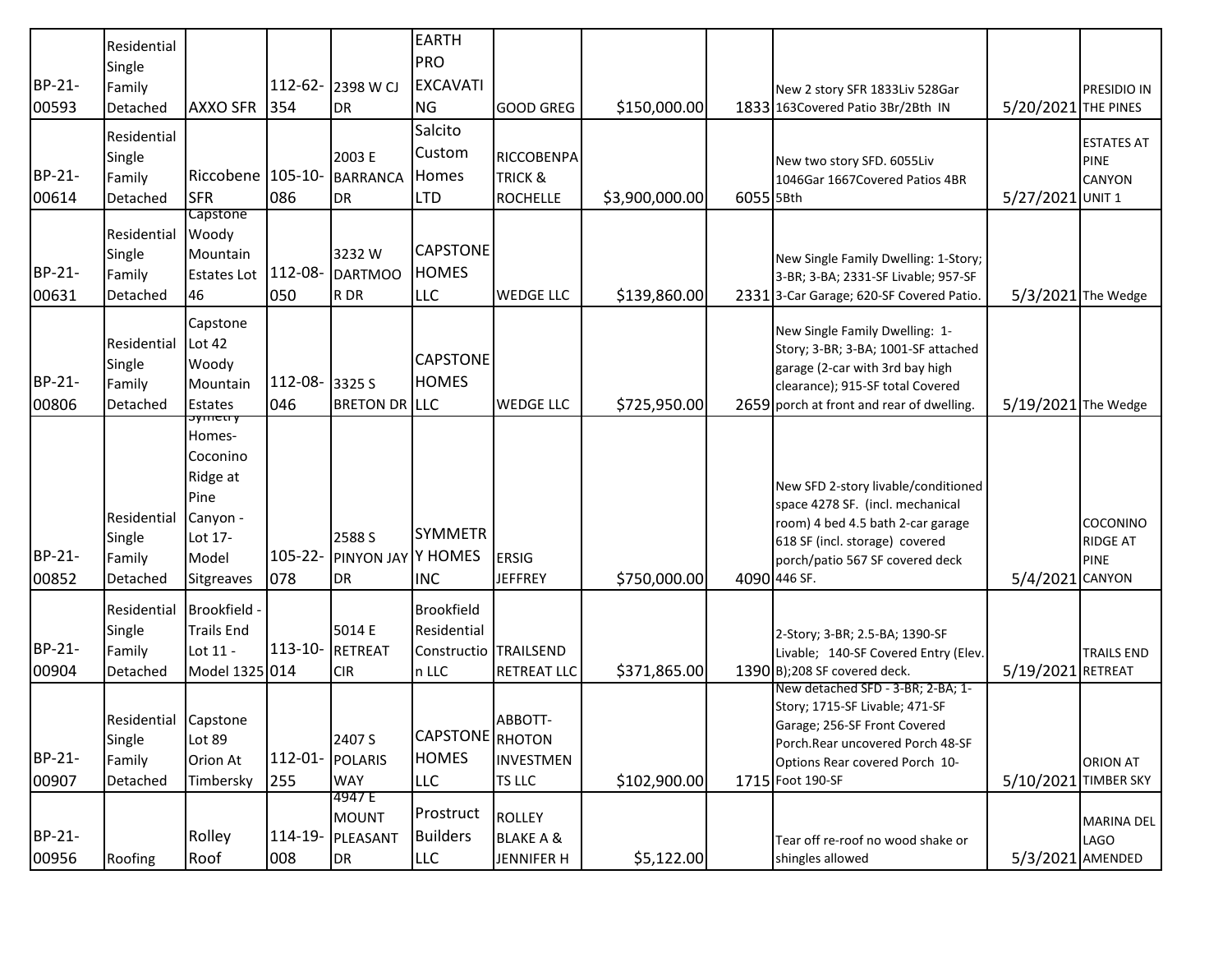| BP-21- |         | <b>Brownfiel</b>  | 108-02-        | 3304 N                                | <b>All Seasons</b>                       | <b>BROWNFIEL</b>                       |             | Tear off re-roof no wood shake or                     |                    | <b>GREENLAW</b>                     |
|--------|---------|-------------------|----------------|---------------------------------------|------------------------------------------|----------------------------------------|-------------|-------------------------------------------------------|--------------------|-------------------------------------|
| 00958  | Roofing | d Roof            | 035A           | <b>DYER ST</b>                        | Roofing LLC D TRUST                      |                                        | \$6,500.00  | shingles                                              | 5/3/2021 ESTATES 7 |                                     |
|        |         |                   |                |                                       | AG                                       |                                        |             |                                                       |                    |                                     |
| BP-21- |         |                   | 112-49-        | 2428 W RIO Residentia SHAW            |                                          |                                        |             | Tear off re-roof no wood shake or                     |                    | <b>RAILROAD</b><br>SPRINGS 66       |
| 00963  | Roofing | Shaw Roof 255     |                | <b>GRANDE CT I LLC</b>                |                                          | <b>SASHA</b>                           | \$4,911.00  | shingles allowed                                      | 5/7/2021 UNIT 2    |                                     |
| BP-21- |         | Hirsch            | 100-15-        | 113N                                  | <b>OWNER</b>                             | <b>JONASAZIS</b>                       |             | Tear off re-roof no wood shake or                     |                    | <b>FLAGSTAFF</b>                    |
| 00972  | Roofing | Roof              | 009D           | <b>AZTEC ST</b>                       | <b>BUILDER</b>                           | <b>HOUSE LLC</b>                       | \$5,000.00  | shingles allowed                                      | 5/4/2021 TOWNSITE  |                                     |
|        |         |                   |                |                                       | <b>POLARIS</b>                           |                                        |             |                                                       |                    |                                     |
| BP-21- |         |                   | 102-05-        | 2021N                                 | <b>RESTORAT PERRY DON</b>                |                                        |             | Tear of fre-roof no wood shake or                     |                    | <b>COCONINO</b>                     |
| 00977  | Roofing | Perry Roof 018    |                | NAVAJO DR ION INC                     |                                          | & ANDREA                               | \$3,000.00  | shingles allowed                                      | 5/5/2021 ESTATES   |                                     |
| BP-21- |         |                   | 107-05-        |                                       | <b>POLARIS</b>                           |                                        |             |                                                       |                    | <b>SUNNYSIDE</b>                    |
| 00978  | Roofing | LaBuff<br>Roof    | 131            | 1804 N<br><b>CENTER ST</b>            | <b>RESTORAT LABUFF</b><br><b>ION INC</b> | <b>JEREMY</b>                          | \$3,000.00  | Tear off re-roof no wood shake or<br>shingles allowed | 5/5/2021 TRACTS    | <b>FARMS</b>                        |
|        |         |                   |                |                                       |                                          |                                        |             |                                                       |                    | <b>NORMAL</b>                       |
|        |         |                   |                |                                       | <b>POLARIS</b>                           |                                        |             |                                                       |                    | <b>SCHOOL</b>                       |
| BP-21- |         | Dereniak          | $103 - 14$     | 418 S WC                              | <b>RESTORAT</b>                          | <b>DERENIAK</b>                        |             | Tear off re-roof no wood shake or                     |                    | <b>ADDITION</b><br><b>FLAGSTAFF</b> |
| 00979  | Roofing | Roof              | 018            | <b>RILES ST</b>                       | <b>ION INC</b>                           | <b>TERESAD</b>                         | \$3,000.00  | shingles allowed                                      | 5/5/2021 TOWN OF   |                                     |
|        |         |                   |                |                                       | <b>POLARIS</b>                           |                                        |             |                                                       |                    |                                     |
| BP-21- |         | Diefenbac 111-17- |                | 3390 N                                | <b>RESTORAT</b>                          | <b>DIEFENBACK</b><br><b>CHRISTOPHE</b> |             |                                                       |                    | VALLEY                              |
| 00980  | Roofing | k Roof            | 027            | <b>ESTATES ST</b>                     | <b>ION INC</b>                           | R                                      | \$3,000.00  | Tear off reroof no wood shake or<br>shingles allowed  | $5/5/2021$  2      | <b>CREST UNIT</b>                   |
|        |         |                   |                |                                       |                                          |                                        |             |                                                       |                    | <b>COCONINO</b>                     |
|        |         |                   |                | 2833N                                 | <b>POLARIS</b>                           | <b>HARLAN</b>                          |             |                                                       |                    | <b>COUNTRY</b><br><b>CLUB</b>       |
| BP-21- |         | Harlan            | 117-06-        | <b>OAKMONT</b>                        | <b>RESTORAT</b>                          | CHAD T &                               |             | Tear off reroof no wood shake or                      |                    | <b>ESTATES</b>                      |
| 00981  | Roofing | Roof              | 066            | <b>DR</b>                             | <b>ION INC</b>                           | <b>KERRIK</b>                          | \$3,000.00  | shingles allowed                                      | 5/5/2021 UNIT 1    |                                     |
|        |         |                   |                |                                       | <b>POLARIS</b>                           | <b>BECKIS</b><br>FAMILY                |             |                                                       |                    |                                     |
| BP-21- |         | <b>Beckis</b>     |                | 117-22- 2305 N RIO RESTORAT TRUST DTD |                                          |                                        |             | Tear off reroof no wood shake or                      |                    |                                     |
| 00982  | Roofing | Roof              | 005            | DE FLAG DR ION INC                    |                                          | 01-27-98                               | \$3,000.00  | shingles allowed                                      |                    | 5/5/2021 EVERGREEN                  |
|        |         |                   |                |                                       |                                          |                                        |             |                                                       |                    |                                     |
|        |         |                   |                |                                       | <b>COCONIN</b>                           |                                        |             |                                                       |                    |                                     |
|        |         |                   |                | 6629 E                                | 0                                        | LAUZON                                 |             |                                                       |                    |                                     |
| BP-21- |         | Lauzon            | 117-27-        | EAGLE                                 | <b>ROOFING</b>                           | MICHAEL L &                            |             | Tear off re roof no wood shake or                     |                    | <b>WALNUT</b>                       |
| 00987  | Roofing | Roof              | 073            | <b>CREST DR</b>                       | <b>COMPANY</b> LAURA E                   |                                        | \$12,500.00 | shingles allowed                                      |                    | 5/5/2021 MEADOWS<br><b>COCONINO</b> |
|        |         |                   |                |                                       | Prostruct                                | <b>GRAYSON-</b>                        |             |                                                       |                    | <b>ESTATES</b>                      |
| BP-21- |         | Mann              | 102-05- 1952 N |                                       | <b>Builders</b>                          | <b>MANN</b><br><b>TRUST DTD</b>        |             |                                                       |                    | <b>PLAT FOUR</b>                    |
| 00992  | Roofing | Roof              | 107            | METEOR DRILLC                         |                                          | 08-28-17                               | \$8,587.00  | tear off re-roof no wood shake or<br>shingles allowed | $5/6/2021$ ON      | RESUBDIVISI                         |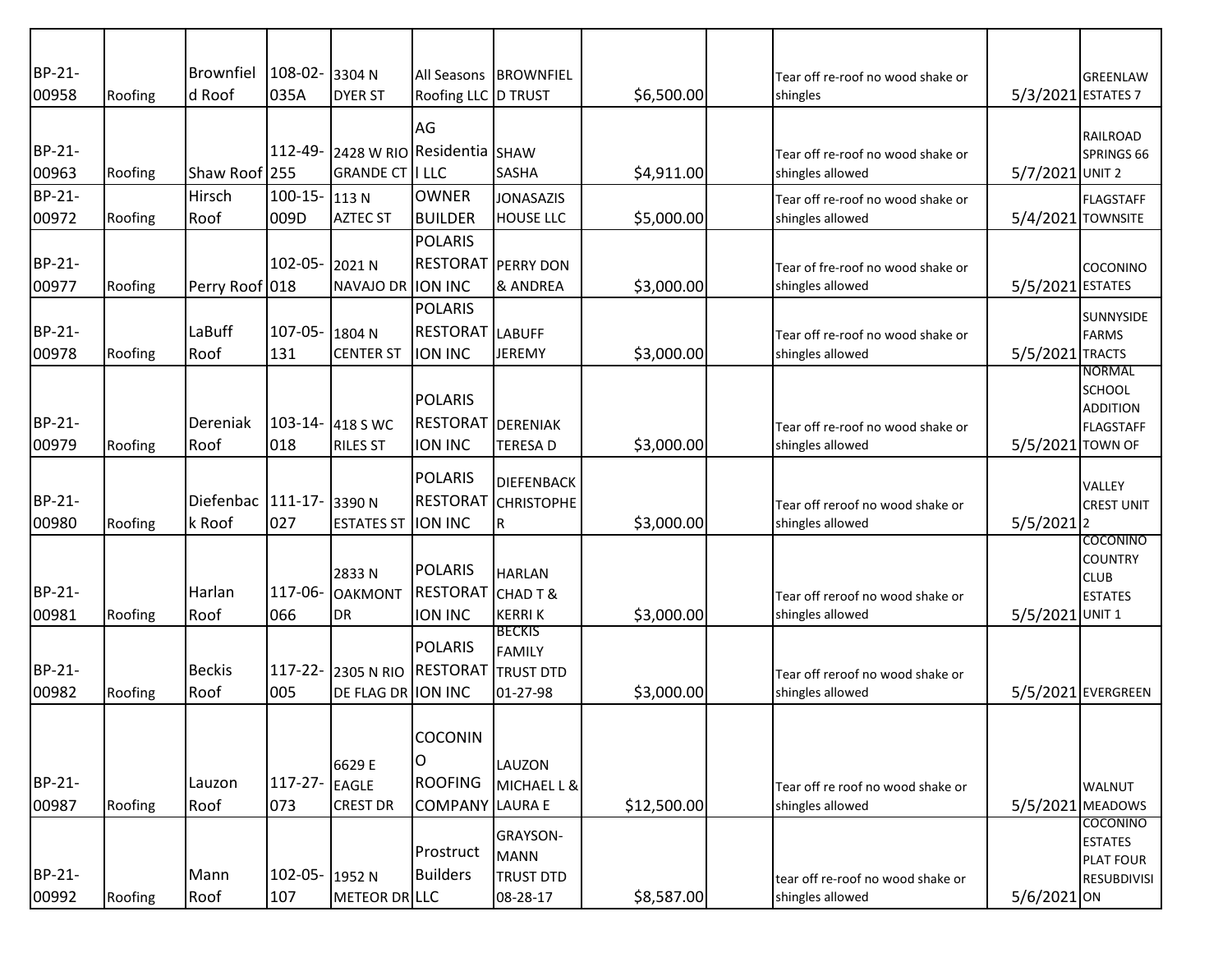| BP-21-<br>00994           | Roofing | <b>RLH</b><br>Investmen<br>ts LLC<br>Roof | 101-02-<br>020B           | 922 N<br><b>BEAVER ST</b>                 | <b>HAVASU</b><br><b>ROOFING</b>                  | <b>RLH REAL</b><br><b>ESTATE &amp;</b><br><b>INVESTMEN</b><br><b>TS LLC</b>               | \$6,000.00  | Tear off re-roof no wood shake or<br>shingles allowed | 5/6/2021 ADDITION    | <b>MOUNT</b><br><b>ELDEN</b><br><b>HEIGHTS</b>                                     |
|---------------------------|---------|-------------------------------------------|---------------------------|-------------------------------------------|--------------------------------------------------|-------------------------------------------------------------------------------------------|-------------|-------------------------------------------------------|----------------------|------------------------------------------------------------------------------------|
| BP-21-<br>01000<br>BP-21- | Roofing | Abbott<br>Roof<br>Hayes                   | 112-40-<br>002<br>117-29- | 3348 S<br><b>CAROL DR</b><br>6071 E       | <b>HAVASU</b><br><b>ROOFING</b><br><b>HAVASU</b> | <b>ABBOTT</b><br>DAVID &<br><b>CHANEE</b><br><b>TRUST DTD</b><br>08-24-15<br><b>HAYES</b> | \$10,000.00 | Tear off re-roof no wood shake or<br>shingles allowed | 5/6/2021 UNIT 6      | <b>UNIVERSITY</b><br><b>HIGHLANDS</b>                                              |
| 01001                     | Roofing | Roof                                      | 091                       | <b>OLSON DR</b>                           | <b>ROOFING</b>                                   | <b>JAMES C JR</b><br>& ANGELA J                                                           | \$10,000.00 | Tear off re-roof no wood shake or<br>shingles allowed | 5/6/2021 RIDGE       | <b>WALNUT</b>                                                                      |
| BP-21-<br>01016           | Roofing | Ardrey<br>Roof                            | 102-05-<br>108            | 1945 N<br><b>CRESCENT</b><br>DR           | Advosy<br>Constructi<br>on LLC                   | <b>ARDREY</b><br><b>SHIRLEY A</b><br><b>TRUST</b>                                         | \$5,000.00  | Tear off re-roof no wood shake or<br>shingles allowed |                      | <del>cucuininu</del><br><b>ESTATES</b><br><b>PLAT FOUR</b><br>5/7/2021 RESUBDIVISI |
| BP-21-<br>01020           | Roofing | Davis Roof 092                            | 117-29- 2191 N            | <b>RICKE LN</b>                           | Surebuild<br><b>LLC</b>                          | <b>DAVIS</b><br><b>PORTER &amp;</b><br><b>DONNA</b><br>FAMILY<br><b>TRUST</b>             | \$33,571.00 | Tear off re-roof no wood shake or<br>shingles allowed | 5/10/2021 RIDGE      | <b>WALNUT</b>                                                                      |
| BP-21-<br>01023           | Roofing | Weber<br>Roof                             | 117-11-<br>017            | 5255N<br><b>COUNTRY</b><br><b>CLUB DR</b> | <b>LELAND</b><br><b>ROOFING</b>                  | <b>WEBER</b><br>SHIRLEY<br><b>FAMILY</b><br><b>TRUST</b>                                  | \$10,500.00 | Tear off re-roof no wood shake or<br>shingles         | 5/10/2021 UNIT 2     | <b>COUNTRY</b><br><b>CLUB</b><br><b>ESTATES</b>                                    |
| BP-21-<br>01027           | Roofing | <b>COF Roof</b>                           | 104-09-<br>053            | 49 E CALLE<br><b>CONTENTA</b>             | <b>IDEAL</b><br><b>ROOFING</b><br><b>INC</b>     | <b>FLAGSTAFF</b><br><b>CITY OF</b>                                                        | \$1,390.00  | Tear off re-roof no wood shake or<br>shingles allowed | 5/10/2021 PINE KNOLL |                                                                                    |
| BP-21-<br>01028           | Roofing | <b>COF Roof</b>                           | 104-09-<br>004            | 33 S CALLE<br><b>REPOSA</b>               | <b>IDEAL</b><br><b>ROOFING</b><br><b>INC</b>     | FLAGSTAFF<br><b>CITY OF</b>                                                               | \$1,830.00  | Tear off re-roof no wood shake or<br>shingles allowed | 5/10/2021 PINE KNOLL |                                                                                    |
| BP-21-<br>01029           | Roofing | <b>Re Roof</b>                            | 104-09-<br>006            | 25 S CALLE<br><b>REPOSA</b>               | <b>IDEAL</b><br><b>ROOFING</b><br><b>INC</b>     | <b>FLAGSTAFF</b><br><b>CITY OF</b>                                                        | \$1,810.00  | <b>Re Roof</b>                                        | 5/10/2021 PINE KNOLL |                                                                                    |
| BP-21-<br>01030           | Roofing | Re Roof                                   | 009                       | 104-09- 13 S CALLE<br><b>REPOSA</b>       | <b>IDEAL</b><br><b>ROOFING</b><br><b>INC</b>     | FLAGSTAFF<br><b>CITY OF</b>                                                               | \$1,650.00  | Re Roof                                               | 5/10/2021 PINE KNOLL |                                                                                    |
| BP-21-<br>01031           | Roofing | <b>COF Re</b><br>Roof                     | 104-09-<br>011            | 5 S CALLE<br><b>REPOSA</b>                | <b>IDEAL</b><br><b>ROOFING</b><br><b>INC</b>     | FLAGSTAFF<br><b>CITY OF</b>                                                               | \$840.00    | Tear off reroof no wood shake or<br>shingles allowed  | 5/10/2021 PINE KNOLL |                                                                                    |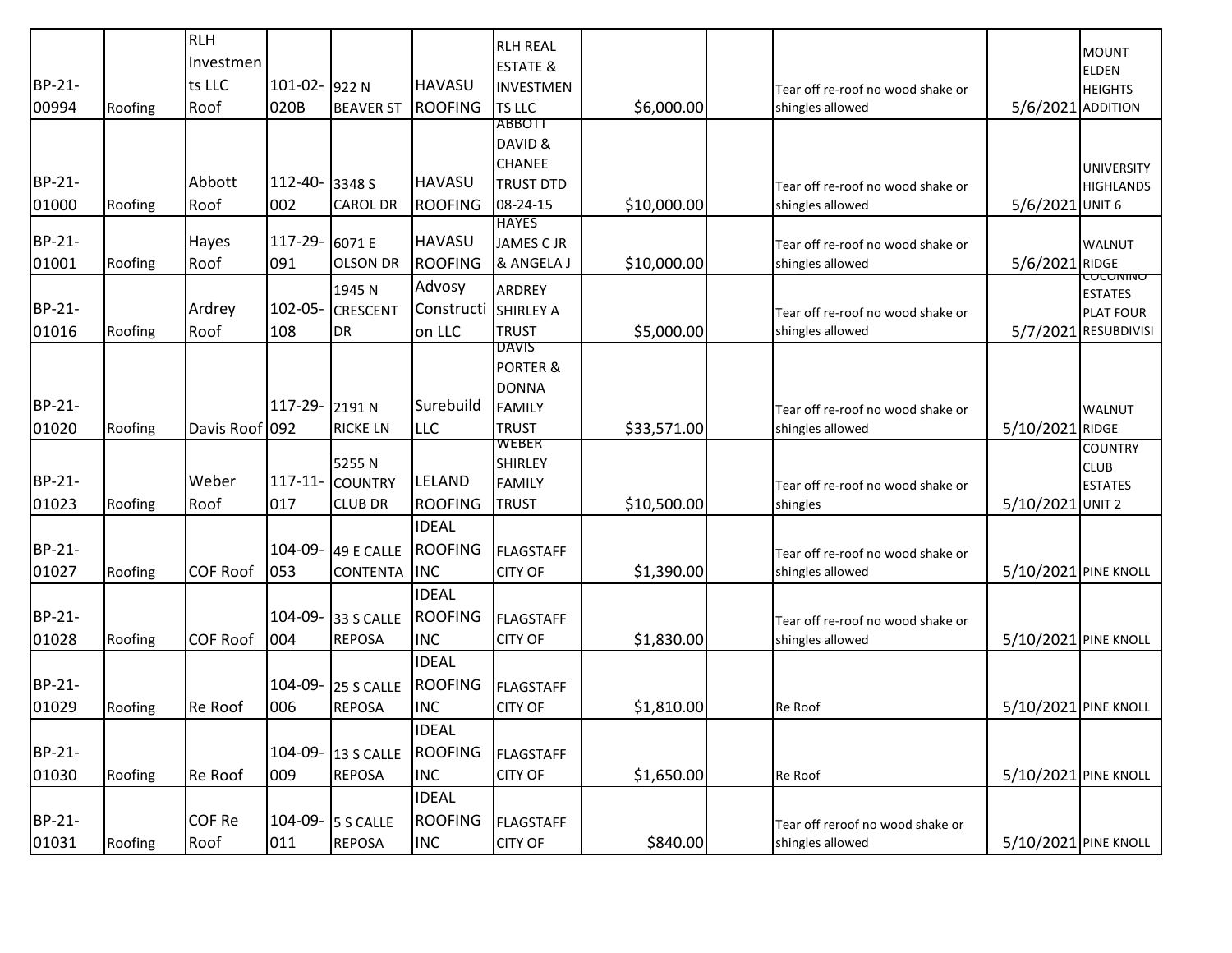|        |         |                |              | 314 S            | <b>IDEAL</b>       |                                        |             |                                       |                          |                    |
|--------|---------|----------------|--------------|------------------|--------------------|----------------------------------------|-------------|---------------------------------------|--------------------------|--------------------|
| BP-21- |         | <b>COF Re</b>  | 104-09-      | <b>PASEO DEL</b> | <b>ROOFING</b>     | <b>FLAGSTAFF</b>                       |             | Tear off reroof no wood shake or      |                          |                    |
| 01032  | Roofing | Roof           | 056          | FLAG             | <b>INC</b>         | <b>CITY OF</b>                         | \$1,980.00  | shingles allowed                      | 5/10/2021 PINE KNOLL     |                    |
|        |         |                |              | 313 S            | <b>IDEAL</b>       |                                        |             |                                       |                          |                    |
| BP-21- |         | <b>COF Re</b>  | $104 - 11$   | <b>PASEO DEL</b> | <b>ROOFING</b>     | <b>FLAGSTAFF</b>                       |             | Tear off re-roof no wood shake or     |                          |                    |
| 01033  | Roofing | Roof           | 002          | FLAG             | <b>INC</b>         | <b>CITY OF</b>                         | \$2,360.00  | shingles allowed                      | 5/10/2021 PINE KNOLL     |                    |
|        |         |                |              |                  | <b>IDEAL</b>       |                                        |             |                                       |                          |                    |
|        |         |                |              | 306 S            |                    |                                        |             |                                       |                          |                    |
| BP-21- |         |                | 104-09-      | <b>PASEO DEL</b> | <b>ROOFING</b>     | <b>FLAGSTAFF</b>                       |             |                                       |                          |                    |
| 01034  | Roofing | <b>Re Roof</b> | 058          | FLAG             | <b>INC</b>         | <b>CITY OF</b>                         | \$1,710.00  | <b>Re Roof</b>                        | 5/10/2021 PINE KNOLL     |                    |
|        |         |                |              | 302 S            | <b>IDEAL</b>       |                                        |             |                                       |                          |                    |
| BP-21- |         |                | 104-09-      | <b>PASEO DEL</b> | <b>ROOFING</b>     | <b>FLAGSTAFF</b>                       |             |                                       |                          |                    |
| 01035  | Roofing | <b>Re Roof</b> | 059          | FLAG             | <b>INC</b>         | <b>CITY OF</b>                         | \$2,360.00  | <b>Re Roof</b>                        | 5/10/2021 PINE KNOLL     |                    |
|        |         |                |              |                  | <b>IDEAL</b>       |                                        |             |                                       |                          |                    |
| BP-21- |         |                | 104-09-      | 119 E            | <b>ROOFING</b>     |                                        |             |                                       |                          |                    |
|        |         |                |              | <b>PASEO DEL</b> |                    | <b>FLAGSTAFF</b>                       |             |                                       |                          |                    |
| 01037  | Roofing | <b>Re Roof</b> | 044          | RIO              | <b>INC</b>         | <b>CITY OF</b>                         | \$1,440.00  | <b>Re Roof</b>                        | 5/10/2021 PINE KNOLL     |                    |
|        |         |                |              | 111 E            | <b>IDEAL</b>       |                                        |             |                                       |                          |                    |
| BP-21- |         |                | 104-09-      | <b>PASEO DEL</b> | <b>ROOFING</b>     | FLAGSTAFF                              |             | Tear off reroof no wood shakes or     |                          |                    |
| 01038  | Roofing | <b>Re Roof</b> | 042          | RIO              | <b>INC</b>         | <b>CITY OF</b>                         | \$1,370.00  | shingles allowed                      | 5/10/2021 PINE KNOLL     |                    |
|        |         |                |              |                  | <b>IDEAL</b>       |                                        |             |                                       |                          |                    |
| BP-21- |         |                | 104-09-      | 9 S CALLE        | <b>ROOFING</b>     | <b>FLAGSTAFF</b>                       |             |                                       |                          |                    |
| 01039  | Roofing | <b>Re Roof</b> | 010          | <b>REPOSA</b>    | <b>INC</b>         | <b>CITY OF</b>                         | \$1,980.00  | <b>Re Roof</b>                        | 5/10/2021 PINE KNOLL     |                    |
|        |         |                |              |                  |                    |                                        |             |                                       |                          |                    |
|        |         |                |              | 2487N            | High               | COUILLARD                              |             |                                       |                          |                    |
|        |         |                |              | <b>SWEET</b>     | Elevation          | <b>REVOCABLE</b>                       |             |                                       |                          |                    |
| BP-21- |         | Couillard      | 107-22-      | <b>CLOVER</b>    | Roofing            | <b>TRUST DTD</b>                       |             | Tear off re-roof no wood shake or     |                          |                    |
| 01045  | Roofing | Roof           | 061          | <b>WAY</b>       | <b>LLC</b>         | 12-01-05                               | \$18,200.00 | shingles allowed                      | 5/11/2021 ELK RUN        |                    |
|        |         |                |              |                  | High               |                                        |             |                                       |                          |                    |
|        |         |                |              | 1701W            | Elevation          |                                        |             | Re roof /installation of metal panels |                          |                    |
| BP-21- |         | Wheless        | $102 - 10 -$ |                  | Roofing            |                                        |             | and /SA cap sheet in low slop roof    |                          |                    |
|        |         |                |              | <b>STEVANNA</b>  |                    | <b>WHELESS</b>                         |             | areas (Tear off re-roof no wood       |                          |                    |
| 01047  | Roofing | Roof           | 020          | <b>WAY</b>       | LLC                | <b>JEFFREY</b>                         | \$53,798.00 | shake or shingles allowed)            | 5/11/2021 N/A            |                    |
|        |         |                |              | 4836 E           | AG                 | <b>TAYLOR</b>                          |             |                                       |                          | <b>SMOKERISE</b>   |
| BP-21- |         | <b>Taylor</b>  |              |                  |                    | 113-36- HALFMOON Residentia CHRISTOPHE |             | Tear off re-roof no wood shake or     |                          | <b>VALLEY UNIT</b> |
| 01071  | Roofing | Roof           | 089          | DR)              | <b>ILLC</b>        | R SCOTT                                | \$8,200.00  | shingles allowed                      | $5/13/2021$ <sup>1</sup> |                    |
|        |         |                |              | 918 W            | AG                 |                                        |             |                                       |                          |                    |
| BP-21- |         | Lumpkin        | 100-26-      | SUMMIT           | Residentia LUMPKIN |                                        |             |                                       |                          |                    |
|        |         |                |              |                  |                    |                                        |             | Tear off re-roof no wood shake or     |                          | <b>FLAGSTAFF</b>   |
| 01077  | Roofing | Roof           | 004A         | AVE<br>6217 E    | <b>ILLC</b>        | <b>AARON</b>                           | \$9,200.00  | shingles allowed                      | 5/13/2021 TOWNSITE       |                    |
|        |         |                |              | ABINEAU          | <b>IDEAL</b>       | <b>MCGUIRE</b>                         |             |                                       |                          |                    |
| BP-21- |         | <b>McGuire</b> | 117-29-      | <b>CANYON</b>    | <b>ROOFING</b>     | JACOB &                                |             |                                       |                          |                    |
|        |         |                |              |                  |                    |                                        |             | Tear off re-roof no wood shake or     |                          | <b>WALNUT</b>      |
| 01081  | Roofing | Roof           | 131          | DR               | <b>INC</b>         | <b>JANOLIN</b>                         | \$8,750.00  | shingles allowed                      | 5/13/2021 RIDGE          |                    |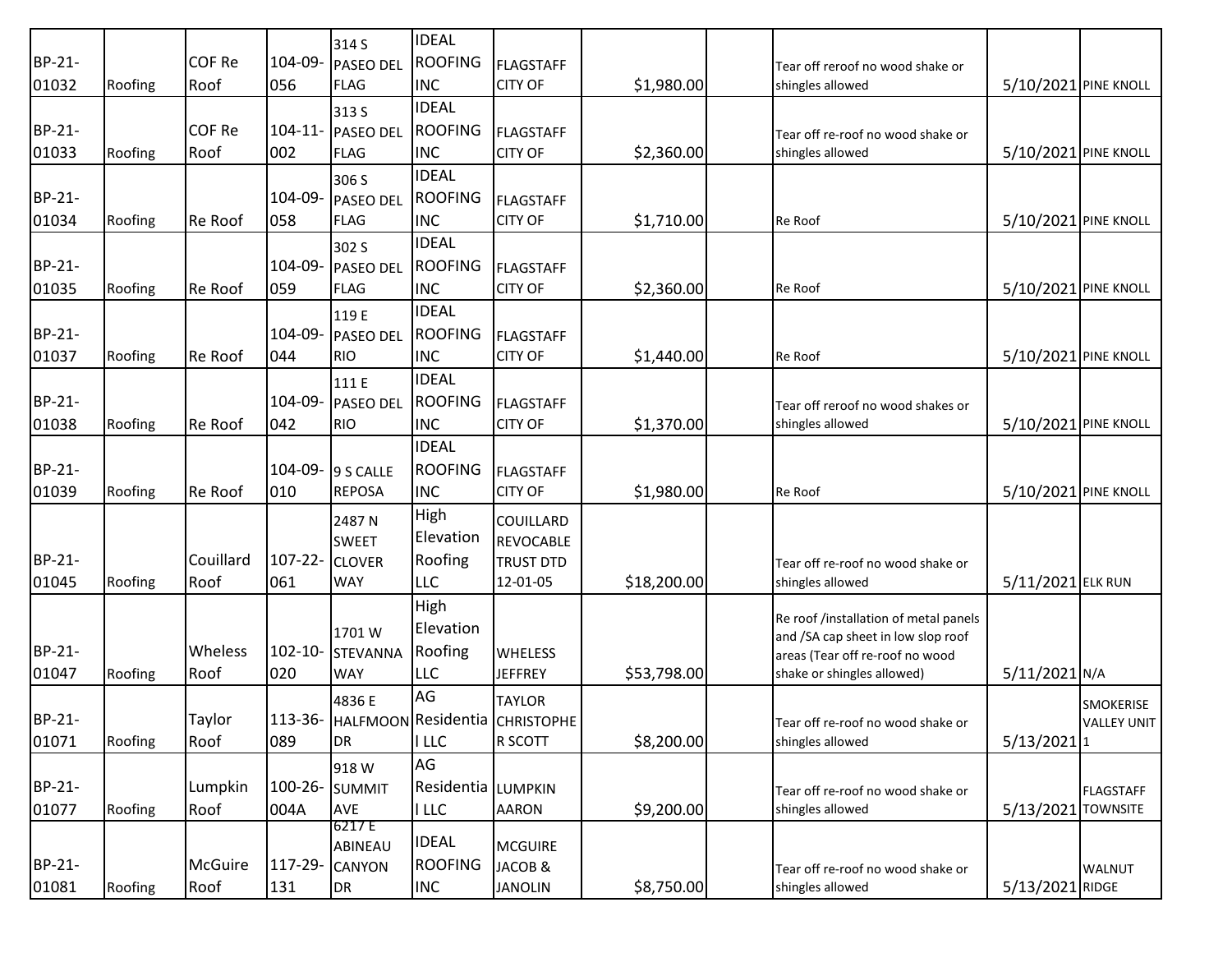|               |         |                  |                |                            |                                 |                      |              |                                                                            |                    | <b>MALPAIS</b>      |
|---------------|---------|------------------|----------------|----------------------------|---------------------------------|----------------------|--------------|----------------------------------------------------------------------------|--------------------|---------------------|
|               |         |                  |                |                            | <b>IDEAL</b>                    | No Owner             |              |                                                                            |                    | <b>ESTATES</b>      |
| BP-21-        |         |                  | 102-11- 1090 W |                            | <b>ROOFING</b>                  | Information          |              | Re roof no wood shakes or shingles                                         |                    | UNIT <sub>1</sub>   |
| 01102         | Roofing | Lava Ln          | 048            | <b>LAVA LN</b>             | <b>INC</b>                      | Available            | \$11,150.00  | allowed                                                                    | 5/17/2021 REPLAT   |                     |
|               |         |                  |                |                            | High                            |                      |              |                                                                            |                    |                     |
|               |         |                  |                |                            | Elevation                       |                      |              |                                                                            |                    |                     |
| BP-21-        |         |                  | 113-08-        |                            |                                 | BURKLAND             |              |                                                                            |                    |                     |
|               |         | Burkland         |                | 4838 E                     | Roofing                         | WILLIAM &            |              | Tear off reroof no wood shakes or                                          |                    | <b>TIMBERVIEW</b>   |
| 01105         | Roofing | Roof             | 007            | LOWELL DR                  | <b>LLC</b>                      | <b>JACQUELINE</b>    | \$6,280.00   | shingles allowed                                                           | 5/17/2021 VILLAGE  |                     |
|               |         |                  |                |                            | High                            |                      |              |                                                                            |                    |                     |
|               |         |                  |                | 3993 S                     | Elevation                       |                      |              |                                                                            |                    |                     |
| BP-21-        |         | Lavorgna         |                | 105-06- NICHOLAS           | Roofing                         | LAVORGNA             |              | Tear off reroof no wood shakes or                                          |                    | <b>ASPEN</b>        |
| 01106         | Roofing | Roof             | 066            | <b>ST</b>                  | LLC                             | <b>GEORGE F</b>      | \$9,600.00   | shingles allowed                                                           | 5/17/2021 TRAILS   |                     |
|               |         | Northern         |                |                            |                                 |                      |              |                                                                            |                    |                     |
|               |         | Az               |                |                            | LOVEN                           | <b>FLAGSTAFF</b>     |              |                                                                            |                    |                     |
| BP-21-        |         | <b>Healthcar</b> | $101 - 01 -$   | 1200 N                     | <b>CONTRAC</b>                  | MEDICAL              |              |                                                                            |                    |                     |
| 01136         | Roofing | e Roof           | 013C           | <b>BEAVER ST</b>           | <b>TING INC</b>                 | <b>CENTER INC</b>    | \$895,817.00 | Reroof existing plant building and<br>sections of east campus level 1 roof | 5/18/2021 N/A      |                     |
|               |         |                  |                |                            | All                             |                      |              |                                                                            |                    |                     |
|               |         |                  |                |                            |                                 |                      |              |                                                                            |                    |                     |
|               |         |                  |                |                            | Seasons                         | <b>REED</b>          |              |                                                                            |                    |                     |
| <b>BP-21-</b> |         |                  | 112-18-        | 3268 S                     | Roofing                         | <b>CHRISTOPHE</b>    |              | Tear off re-roof no wood shake or                                          |                    | <b>UNIVERSITY</b>   |
| 01144         | Roofing | <b>Reed Roof</b> | 018            | LITTLE DR                  | LLC                             | R & KRISTI           | \$10,500.00  | shingles allowed                                                           | 5/19/2021 HEIGHTS  |                     |
|               |         |                  |                | 6376 E                     |                                 |                      |              |                                                                            |                    |                     |
|               |         |                  |                | ABINEAU                    | AG                              | <b>COSPER</b>        |              |                                                                            |                    |                     |
| BP-21-        |         | Cosper           | 117-29-        | <b>CANYON</b>              | Residentia                      | JAANA &              |              | Tear off re-roof no wood shake or                                          |                    | <b>WALNUT</b>       |
| 01157         | Roofing | Roof             | 035            | <b>DR</b>                  | I LLC                           | <b>NICHOLAS</b>      | \$17,000.00  | shingles allowed                                                           | 5/20/2021 RIDGE    |                     |
|               |         |                  |                |                            |                                 | pishkur              |              |                                                                            |                    |                     |
|               |         |                  |                | 6178 E                     |                                 | GREGORY &            |              |                                                                            |                    |                     |
| BP-21-        |         | Pishkur          | 117-29-        | ABINEAU                    | LELAND                          | <b>BEVERLY</b>       |              |                                                                            |                    |                     |
|               |         |                  |                | <b>CANYON</b>              |                                 | <b>FAMILY</b>        |              | Tear off re-roof no wood shake or                                          |                    | <b>WALNUT</b>       |
| 01158         | Roofing | Roof             | 021            | <b>I</b> DR                | <b>ROOFING</b><br><b>Behmer</b> | TRUST 16             | \$11,000.00  | shingles allowed                                                           | 5/20/2021 RIDGE    |                     |
|               |         |                  |                | 1469 W                     |                                 | <b>ROBERT &amp;</b>  |              |                                                                            |                    | <b>PONDEROSA</b>    |
| BP-21-        |         | Doedens          | $112 - 51 -$   | <b>WESTON</b>              | Industries                      | MARGARET             |              | Tear off re-roof no wood shake or                                          |                    | <b>TRAILS UNITS</b> |
| 01160         | Roofing | Roof             | 192            | TRL                        | Inc                             | <b>TRUST</b>         | \$16,009.00  | shingles allowed                                                           | 5/20/2021 3A 3B 3C |                     |
|               |         |                  |                | 2220N                      | Rapid                           |                      |              |                                                                            |                    |                     |
| BP-21-        |         | Kozak            |                | 102-02- TALKINGTO Response |                                 | <b>KOZAK</b>         |              | Tear off re-roof no wood shake or                                          |                    | COCONINO            |
| 01174         | Roofing | Roof             | 011            | N DR                       | Services                        | <b>RICHARD C</b>     | \$8,577.00   | shingles allowed                                                           | 5/20/2021 ESTATES  |                     |
|               |         |                  |                |                            | <b>IDEAL</b>                    |                      |              |                                                                            |                    |                     |
| BP-21-        |         | ONeill           |                |                            | <b>ROOFING</b>                  | <b>ONEILL</b>        |              |                                                                            |                    | PONDEROSA           |
|               |         |                  | 112-60-21W     |                            |                                 | <b>PATRICK &amp;</b> |              | Tear off re-roof no wood shake or                                          |                    | <b>TRAILS UNITS</b> |
| 01175         | Roofing | Roof             | 025            | QUARTZ RD INC              |                                 | <b>ARIANA M</b>      | \$12,310.00  | shingles allowed                                                           | 5/20/2021 7A & 7B  |                     |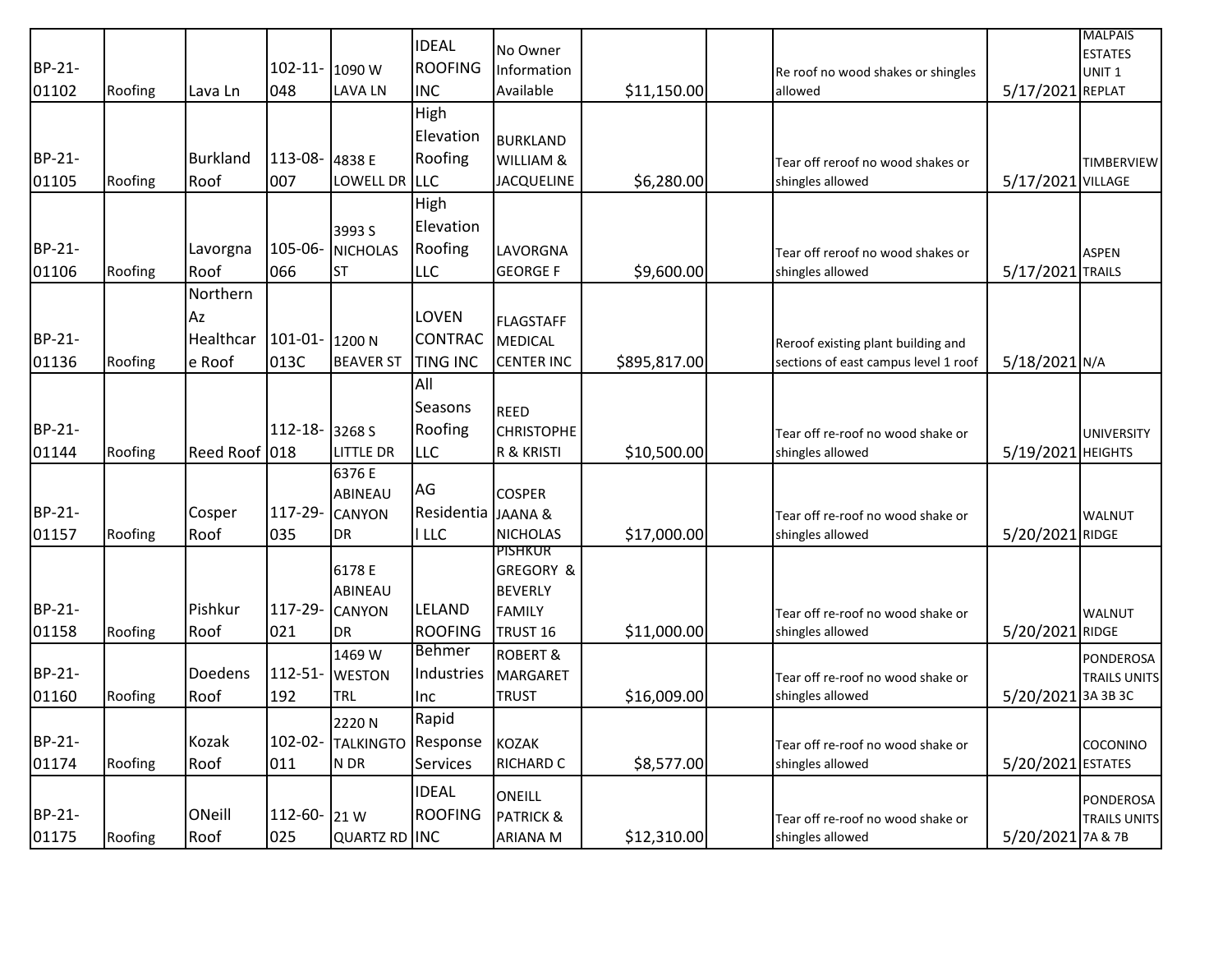|               |         |                   |                       |                               | Prostruct              |                                 |             |                                                       |                    |                                    |
|---------------|---------|-------------------|-----------------------|-------------------------------|------------------------|---------------------------------|-------------|-------------------------------------------------------|--------------------|------------------------------------|
| BP-21-        |         | Bertoldo          | 114-17-               | 1345 N FOX Builders           |                        | <b>BERTOLDO</b>                 |             | Tear off re-roof no wood shake or                     |                    | AMBERWOO                           |
| 01180         | Roofing | Roof              | 039                   | <b>HILL RD</b>                | <b>LLC</b>             | <b>JOSEPH R</b>                 | \$12,599.00 | shingles allowed                                      | 5/21/2021 D UNIT 1 |                                    |
|               |         |                   |                       | 1220N                         | High<br>Elevation      | <b>BLAISDELL</b>                |             |                                                       |                    | <b>MALPAIS</b><br><b>ESTATES</b>   |
| BP-21-        |         | Blaisdell         |                       | 102-11- ROCKRIDGE Roofing     |                        | <b>MARGARET</b>                 |             | Tear off re-roof no wood shake or                     |                    | UNIT <sub>1</sub>                  |
| 01184         | Roofing | Roof              | 034                   | RD                            | <b>LLC</b>             | E                               | \$13,855.00 | shingles allowed                                      | 5/24/2021 REPLAT   |                                    |
|               |         |                   |                       |                               | High                   |                                 |             |                                                       |                    | COCONINO                           |
|               |         |                   |                       | 2485N                         | Elevation              | <b>CAUGHEY</b>                  |             |                                                       |                    | <b>COUNTRY</b><br><b>CLUB</b>      |
| BP-21-        |         | Caughey           | 117-06-               | <b>OAKMONT</b>                | Roofing                | <b>MARY</b>                     |             | Tear off re-roof no wood shake or                     |                    | <b>ESTATES</b>                     |
| 01185         | Roofing | Roof              | 004                   | <b>I</b> DR                   | <b>LLC</b>             | <b>TERESA</b>                   | \$8,250.00  | shingles allowed                                      | 5/24/2021 UNIT 1   |                                    |
|               |         |                   |                       |                               | <b>NOAH'S</b>          |                                 |             |                                                       |                    | <b>CONTINENTA</b>                  |
| <b>BP-21-</b> |         | Weiber            | 114-13-               | 1122 N                        | <b>ARK</b>             | <b>WIEBER</b>                   |             | Tear off re-roof no wood shake or                     |                    | <b>L LAKESIDE</b>                  |
| 01201         | Roofing | Roof              | 041A                  | MARINA LN ROOFING             |                        | <b>TRUST</b>                    | \$12,000.00 | shingles allowed                                      | 5/24/2021 ACRES    |                                    |
|               |         |                   |                       |                               | <b>IDEAL</b>           | LEVISON                         |             |                                                       |                    |                                    |
| BP-21-        |         | Levison           | 112-17-               | 800 W                         | <b>ROOFING</b>         | <b>HAROLD F &amp;</b>           |             | Tear off re-roof no wood shake or                     |                    | <b>UNIVERSITY</b>                  |
| 01205         | Roofing | Roof              | 028                   | <b>PARKER DR</b>              | <b>INC</b>             | <b>SARAH S</b>                  | \$6,360.00  | shingles allowed                                      | 5/24/2021 HEIGHTS  |                                    |
|               |         | Museum            |                       | 3100N                         | <b>POLARIS</b>         | <b>MUSEUM OF</b>                |             |                                                       |                    |                                    |
| BP-21-        |         | of No AZ          | 111-01-               | FORT                          | <b>RESTORAT</b>        | NORTHERN                        |             | Tear off re-roof no wood shake or                     |                    |                                    |
| 01220         | Roofing | Roof              | 006C                  | <b>VALLEY RD</b>              | <b>ION INC</b>         | ARIZONA                         | \$12,500.00 | shingles allowed                                      | 5/26/2021 N/A      |                                    |
|               |         |                   |                       |                               | <b>POLARIS</b>         |                                 |             |                                                       |                    |                                    |
| BP-21-        |         | Hernandez 107-06- |                       | 1530N                         | <b>RESTORAT</b>        | HERNANDEZ                       |             | Tear off re-roof no wood shake or                     |                    | SUNNYSIDE<br><b>FARMS</b>          |
| 01221         | Roofing | Roof              | 079                   | <b>CENTER ST</b>              | <b>ION INC</b>         | <b>DIANA</b>                    | \$3,000.00  | shingles allowed                                      | 5/26/2021 TRACTS   |                                    |
|               |         |                   |                       |                               | <b>POLARIS</b>         |                                 |             |                                                       |                    |                                    |
| <b>BP-21-</b> |         | Bungart           | 101-33- 160 E         |                               | <b>RESTORAT</b>        | BUNGART                         |             | Tear off re-roof no wood shake or                     |                    | <b>PINECREST</b><br><b>TERRACE</b> |
| 01222         | Roofing | Roof              | 001                   | <b>ASTRO LN</b>               | <b>ION INC</b>         | PETER W                         | \$3,000.00  | shingles allowed                                      | 5/26/2021 UNIT 7   |                                    |
|               |         |                   |                       | 6701 E                        | <b>POLARIS</b>         |                                 |             |                                                       |                    |                                    |
| BP-21-        |         | Johnson           | 117-27-               | ANAZAZI                       | <b>RESTORAT</b>        | <b>JOHNSON</b>                  |             | Tear off re-roof no wood shake or                     |                    | <b>WALNUT</b>                      |
| 01224         | Roofing | Roof              | 110                   | <b>I</b> DR                   | <b>ION INC</b>         | <b>REGINAL</b>                  | \$3,000.00  | shingles allowed                                      | 5/26/2021 MEADOWS  |                                    |
|               |         |                   |                       | 652N                          | <b>POLARIS</b>         |                                 |             |                                                       |                    |                                    |
| BP-21-        |         |                   |                       | 114-18- AMBERWO RESTORAT PASS |                        |                                 |             | Tear off re-roof no wood shake or                     |                    | AMBERWOO                           |
| 01225         | Roofing | Pass Roof         | 089                   | OD ST                         | <b>ION INC</b>         | <b>GERALD E</b>                 | \$3,000.00  | shingles allowed                                      | 5/26/2021 D UNIT 2 |                                    |
|               |         |                   |                       |                               | <b>POLARIS</b>         |                                 |             |                                                       |                    |                                    |
| BP-21-        |         | <b>Burdick</b>    |                       |                               | <b>RESTORAT</b>        | <b>BURDICK</b>                  |             |                                                       |                    | PONDEROSA                          |
| 01226         | Roofing | Roof              | 112-60- 5012 S<br>139 | <b>OPAL RD</b>                | <b>ION INC</b>         | REVOCABLE<br>TRUST <sub>0</sub> | \$3,000.00  | Tear off re-roof no wood shake or<br>shingles allowed | 5/26/2021 7A & 7B  | <b>TRAILS UNITS</b>                |
|               |         |                   |                       |                               | <b>POLARIS</b>         |                                 |             |                                                       |                    |                                    |
| BP-21-        |         | Zigich            | $107 - 17$            | 1825N                         | <b>RESTORAT</b> ZIGICH |                                 |             |                                                       |                    |                                    |
| 01227         | Roofing | Roof              | 115                   | <b>CALICO</b><br><b>WAY</b>   | ION INC                | <b>NIKOLA</b>                   | \$3,000.00  | Tear off re-roof no wood shake or<br>shingles allowed | 5/26/2021 FOXGLENN |                                    |
|               |         |                   |                       |                               |                        |                                 |             |                                                       |                    |                                    |